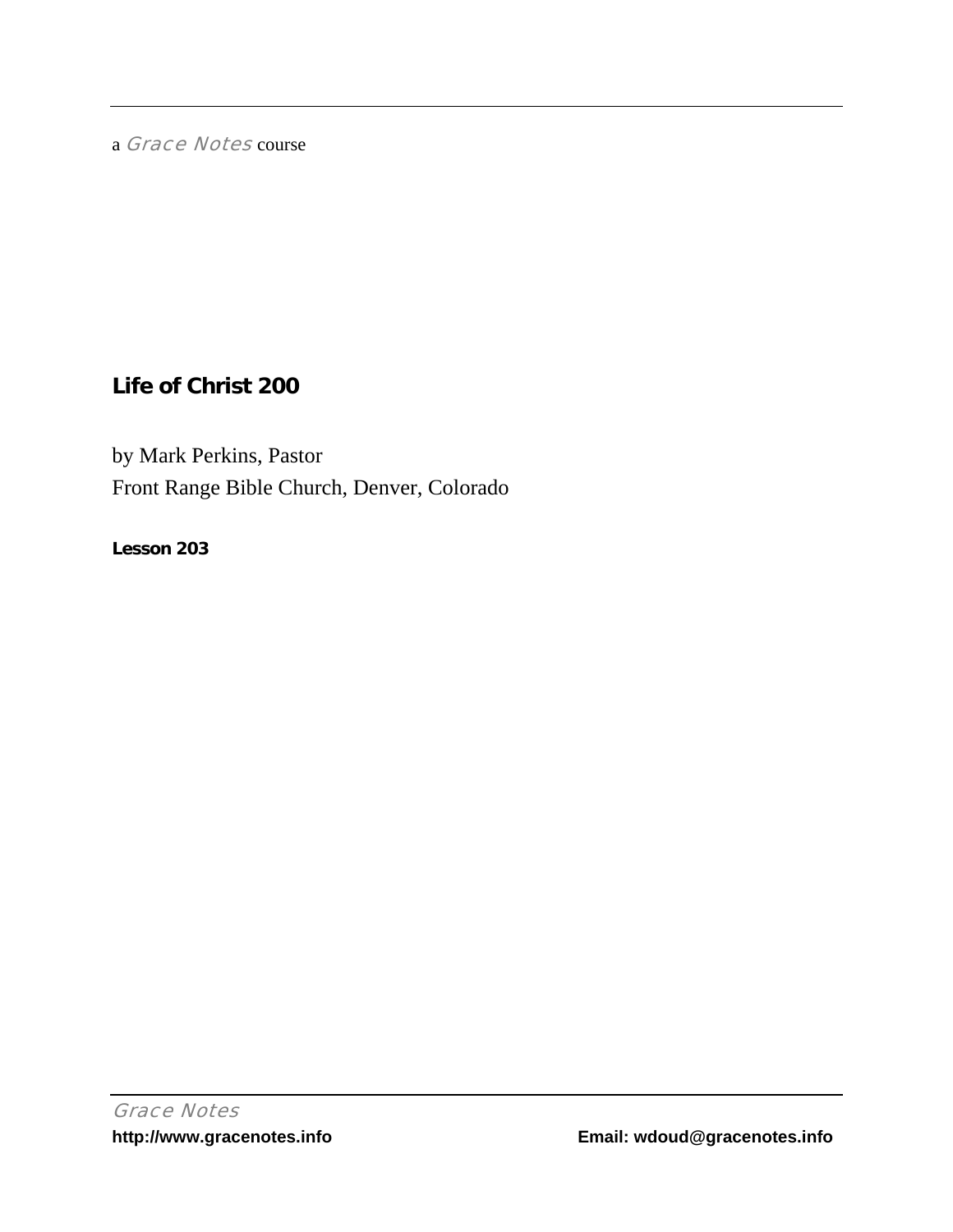## Life of Christ 203

## **Contents**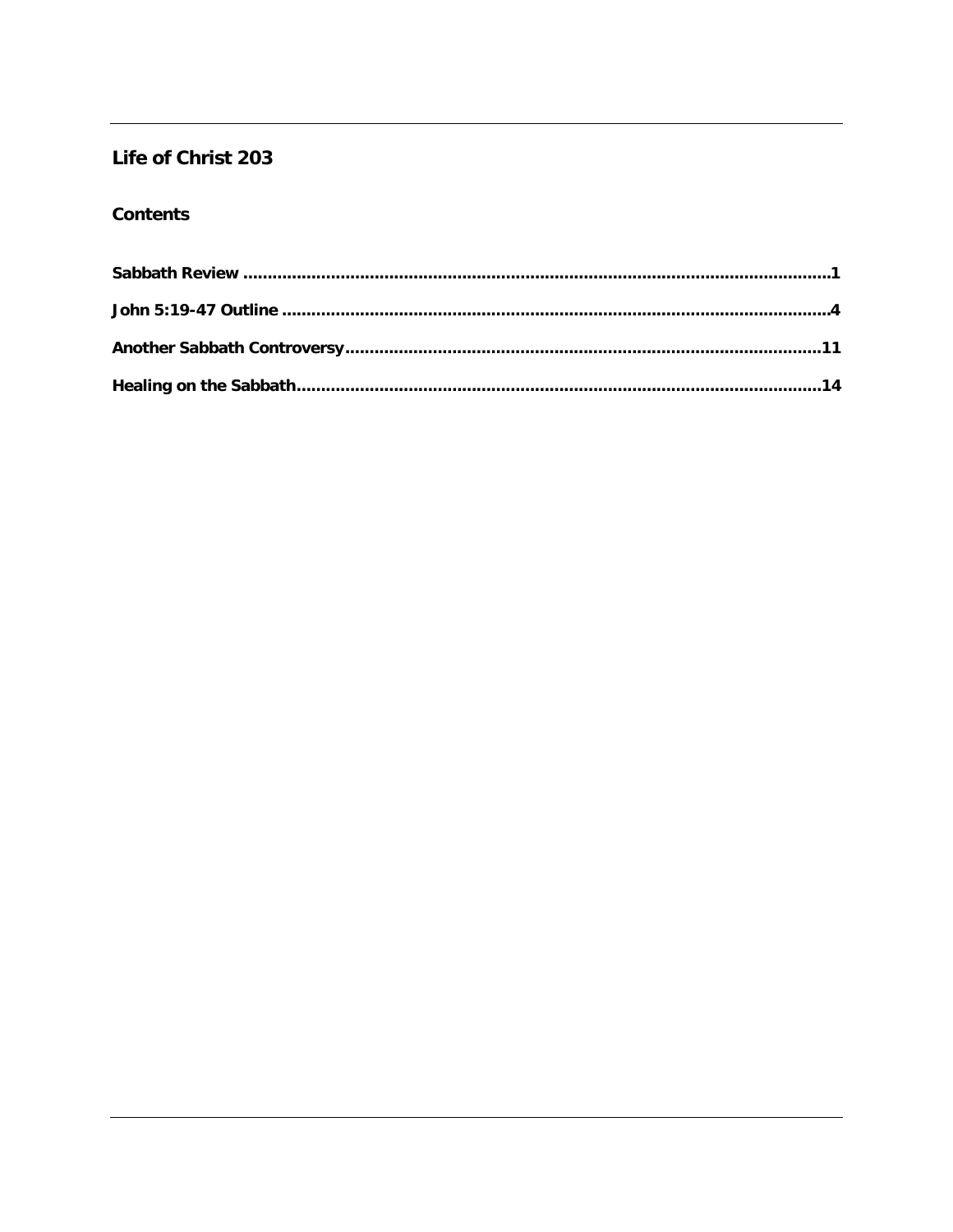#### <span id="page-2-0"></span>**Sabbath Review**

**Gen. 1:31-2:3**, "And God saw all that He had made, and behold, it was very good. And there was evening and there was morning, the sixth day. Thus the heavens and the earth were completed, and all their hosts. And by the seventh day God completed His work which He had done; and he rested on the seventh day and sanctified it, because in it He "sabbathed" from all His work which God had created and made."

God does not tire.

God can do an infinite amount of work and still concentrate and appreciate what He has done.

But God stopped on this occasion to demonstrate to man his need for concentration on God.

It is true that man needs physical rest; but the rest for the soul comes from a relationship with God, and that is the nature of the Sabbath.

Rhetorical question: if you only needed rest once a week, then why do you sleep every day? Isn't sleep rest?

One day a week of rest has no magical effect on the body, nor is this indicated anywhere in the Bible. There is no verse that says if you fail to rest one day a week you will die young!

**Exodus 20:8-11**, "Remember the Sabbath day, to keep it holy. Six days you shall labor and do all your work, but the seventh day is a Sabbath of the Lord your God; in it you shall not do any work, you or your son or your daughter, your male or your female servant or your cattle or your sojourner who stays with you. For in six days the Lord made the heavens and the earth, the sea and all that is in them, and rested on the seventh day; therefore the Lord blessed the Sabbath day and made it holy."

**Deut 5:15**: "And you shall remember that you were a slave in the land of Egypt, and the Lord your God brought you out of there by a mighty hand and by an outstretched arm; therefore the Lord your God commanded you to observe the Sabbath."

Also significant is the placement of this commandment. It follows after three relationship commandments:

You shall have no other Gods before Me.

You shall no make for yourself an idol, or any likeness of what is in heaven above or on the earth beneath or in the water under the earth. You shall not worship them or serve them; for I, the Lord your God, am a jealous God, visiting the iniquity of the fathers on the children, on the third and the fourth generations of those who hate Me, but showing lovingkindness to thousands, to those who love Me and keep My commandments.

You shall not take the name of the Lord your God in vain, for the Lord will not leave him unpunished who takes His name in vain.

The interpretation of the Sabbath as a period of concentration on God is the only interpretation compatible with the greatest commandment, Deut 6:5.

Read Joshua 21:43-22:6.

The Jews occupied the promised land, and immediately entered into the rest of God. Here for the first time the Sabbath is equated with spiritual maturity, and the feast of tabernacles.

Observe that Joshua tells his people that they have kept all that the Lord commanded, and that this was the prerequisite for their entrance to the blessing of the promised land. God kept every promise about it.

He also warns them to continue in this direction - "to love the Lord your God"

Notice that in the commandment it is called the Sabbath of God. This is the possessive sense here the Sabbath that belongs to God; the one you should give to Him.

Exodus 23:12, "Six days you are to do your work, but on the seventh day you shall cease from labor in order that your ox and your donkey may rest, and the son of your female slave, as well as your stranger, may refresh themselves."

Here is the more practical side of the Sabbath - but see that the Sabbath is for the animals and slaves and visitors at your house.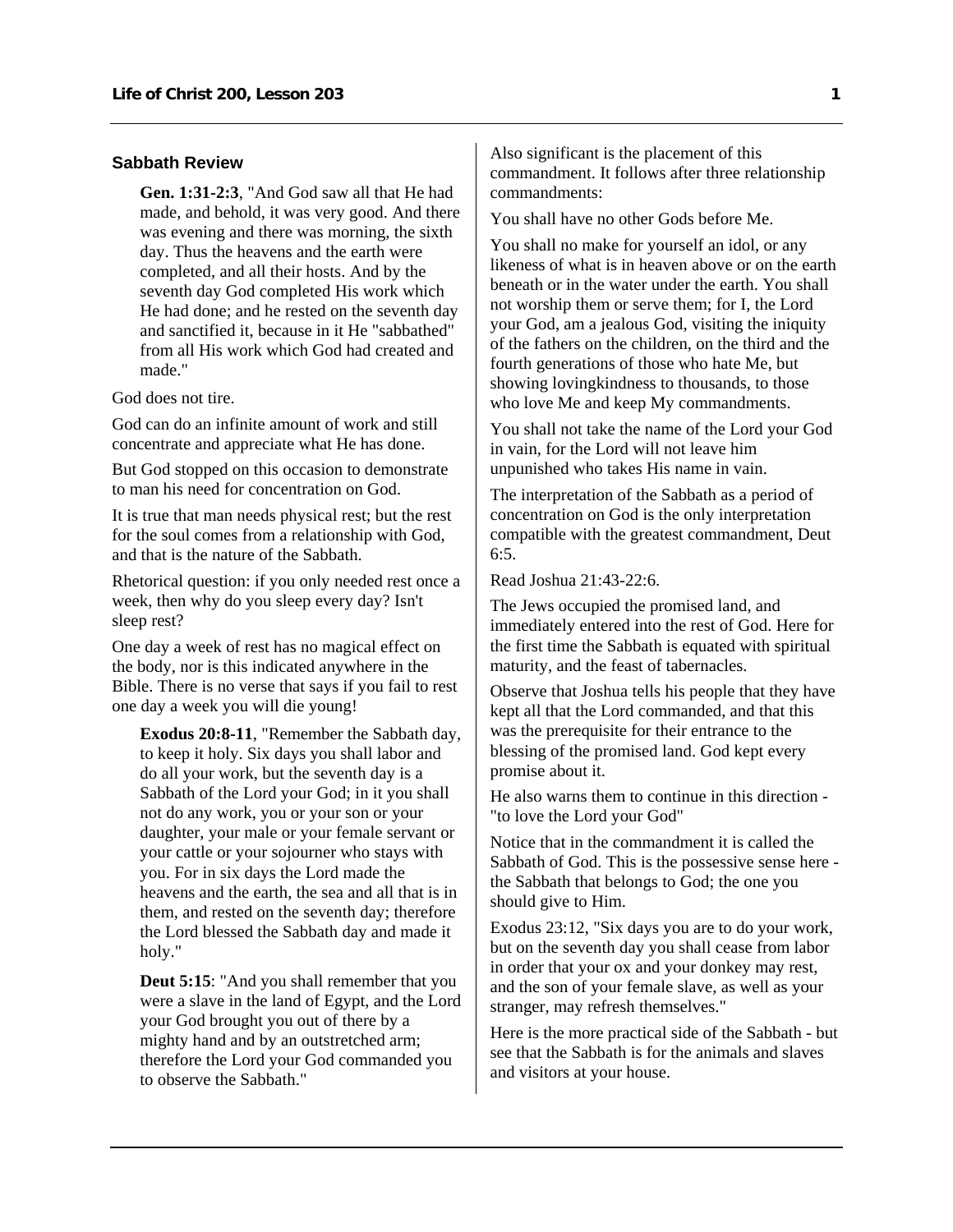The refreshment seems to be of a physical nature here.

This physical command is repeated in Exodus 34:21, "You shall work six days, but on the seventh day you shall rest; even during plowing time and harvest you shall rest."

A Sabbath could be a whole week, Lev 23:39, the feast of Tabernacles. Here the connection with concentration on God is made the more strong.

A Sabbath could be a whole year, Lev 25:2,4,6.

Exodus 16:22-30 is a reminder that the Lord provides logistics so that you can concentrate on Him.

If you are striving to get ahead, and make logistics a priority above God, then you are under the mistaken assumption that God cannot provide for you.

If you make recreation a priority above God, then you are under the mistaken impression that God cannot refresh you in the allotted time.

Ezekiel 20:12,20 place a seal on the meaning of the Sabbath: "And also I gave them My Sabbaths to be a sign between me and them, that they might know that I am the Lord who sanctifies them."

The purpose of the Sabbath is to know God, the God who sanctifies them.

Interestingly enough, we are sanctified by knowing God.

There is one day a week when the people know God, and that is what sanctifies them.

Aside from the prohibition of work, there is very little specific about the commandment. The real question about this commandment is whether you concentrate on God during this period.

Perhaps Isaiah 40:27-31 summarizes the benefit of the true Sabbath best: "Why do you say, O Jacob, and assert, O Israel, "My way is hidden from the Lord, and the justice due me escapes the notice of my God"? Do you not know? Have you not heard? The Everlasting God, the Lord, the Creator of the ends of the earth does not become weary or tired. His understanding is inscrutable. He gives strength to the weary, and to him who lacks might He increases power. Though youths grow weary and tired, and vigorous young men stumble badly, yet

those who wait for the Lord will gain new strength; they will mount up with wings like eagles, they will run and not get tired, they will walk and not become weary."

Read Hebrews 3:7-4:13.

This long passage is about the Sabbath rest of Joshua, which is spiritual maturity.

You can only enter the Sabbath rest of God through belief in Jesus Christ.

Unbelief prevents you from ever knowing this wonderful rest.

The writer of Hebrews makes a big point out of the present time. Again and again he makes the assertion that there is no day like today to enter into the Sabbath rest of God (although you cannot reach maturity in a day, you can get on the trail that leads to it).

The word of God is the means of entering the Sabbath rest - it is the way to maturity.

When the Pharisees accuse the sick man of violating the Sabbath, he says that he was just following orders from the one who made him well, HUGIE.S, physically well. He is not spiritually well just yet.

But the sick man only knows that he is well. He does not know who made him that way.

**John 5:14-16**, "Afterward Jesus found him in the temple, and said to him, "Behold, you have become well; sin no longer, so that nothing worse may befall you." The man went away, and reported to the Jews that it was Jesus who had made him well. And for this reason the Jews were persecuting Jesus, because He was doing these things on the Sabbath."

Christ was in the temple, for His observation of the Passover proceedings. What thoughts He must have had.

The man is physically well, but there is in him a persistence of sin. There is little or no evidence of his conversion to this point, and our Lord makes it clear that he is at this moment not right with God.

Handicaps are neither spiritual liabilities nor spiritual assets. Volition runs the same in the handicapped as in all others.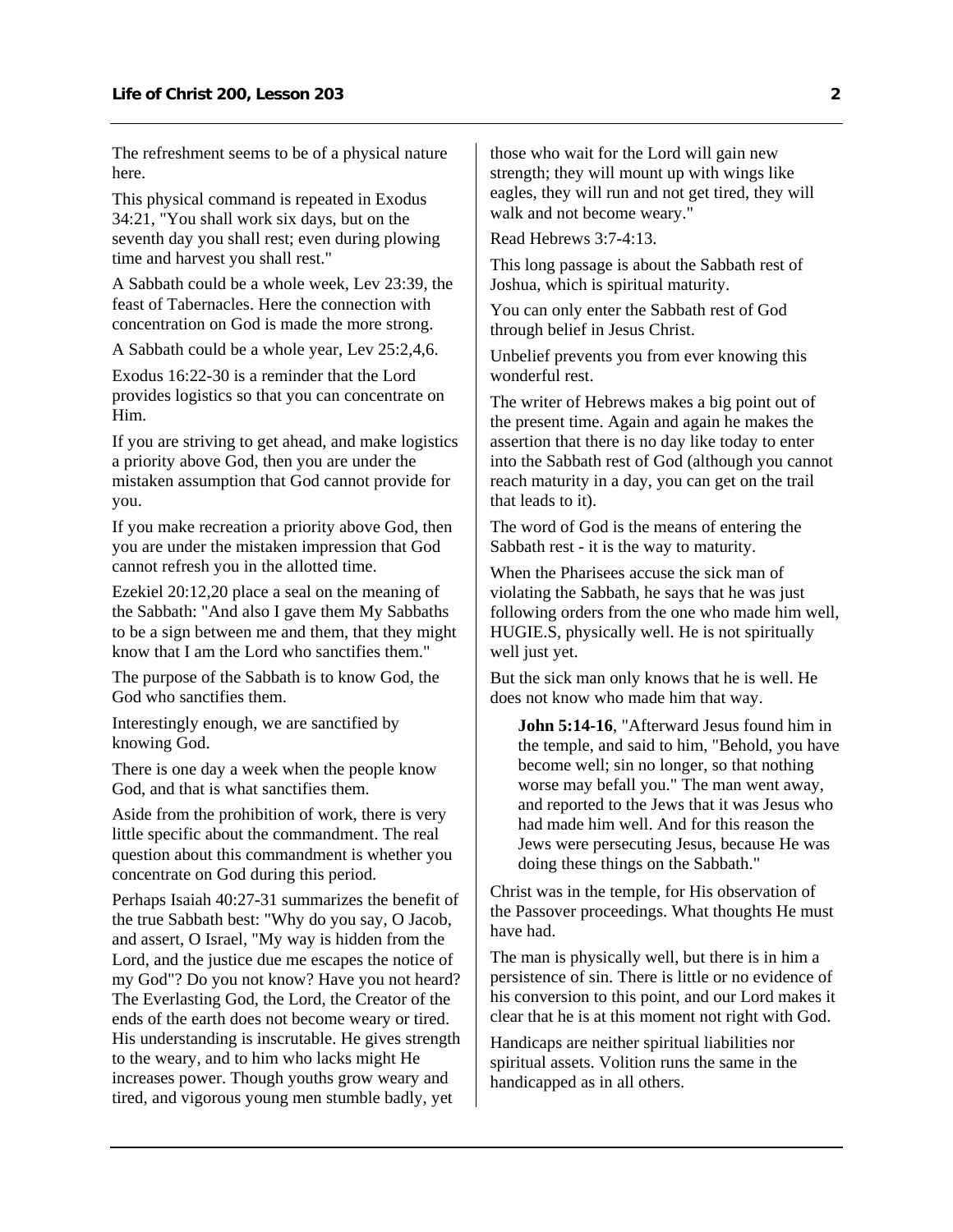The prohibition against sinning is quite interesting:

Christ says, "ME.KETI HAMARTANE". The verb HAMARTANE is in the imperative mood, so this is a command. ME.KETI is a temporal adverb which denotes the cessation of an action. This really does mean "sin no longer", as in never again.

But how can Christ tell this to someone whom He knows will sin? Christ has to be aware of the realities of the sin nature. C. Really, this would be a legitimate command to a believer - all of us are commanded to restrain from sin.

However, there is a very similar turn of the phrase in Jeremiah 31:34, and it would be a good idea to go there and examine its context.

The formerly sick man reported, ANAGGELO to the Jews that it was Jesus who had made him well. This Greek word holds only a negative connotation here. It may be taken as "tattled", or just "reported", but either way it is the voluntary nature of the act that really stinks. This man chose to report to the Jews what could only turn out wrong.

The Jews employed this information in persecution - DIOKO means to doggedly pursue someone for the purpose of doing them harm.

The stated reason for the persecution is Christ's violation of the Pharasaic rules of the Sabbath. He definitely broke their Sabbath, but not the real one. Remember, Christ was the fulfillment of the Law; He could never have broken the real Sabbath.

**John 5:17-18,** "But He answered them, "My Father is working until now, and I Myself am working." For this cause therefore the Jews were seeking all the more to kill Him, because He not only was breaking the Sabbath, but also was calling God His own Father, making Himself equal with God."

The two verbs translated "working" are both the same, ERGAZOMAI. They are the present middle indicatives, indicating ongoing, non-stop work to the indefinite future.

The purpose of these verbs is to answer the assertion that we rest because God rested. The essence of the Sabbath is not the cessation of work, but concentration on God.

But Christ's works and God's works should be the objects of concentration, and they certainly are not a violation of the Moses' Sabbath.

Christ uses the personal pronoun EGO in order to emphasize His own work - not in contrast to that of the Father's, but in concert.

So two things here would get the attention of the Pharisees:

That Christ called God His Father.

That Christ considered His work equivalent with that of the Father's.

As a result, the Jews were seeking all the more to kill him.

The more bold Christ became, the more the Jews wanted to kill Him; the more that Christ revealed about the plan of God in Him, the more the Jews wanted to kill Him; the more that Christ set Himself up as a substituted for them, the more the Jews wanted to kill Him.

So this was not only persecution, but deadly persecution.

Even two years before the death of Christ, the conspiracy to kill Him gained great strength.

Christ spoke the truth - He is a part of the trinity. God is three persons in one Godhead.

The first person of the Trinity is God the Father. The second person of the Trinity is God the Son. The third person of the Trinity is God the Holy Spirit.

The three persons of the trinity possess identical essence in one being.

This divine being is tripersonal, having three distinct persons which are autonomous from one another in soul function.

This distinction in persons is more than just one God showing different facets or modes of His one person.

Christ is a part of the trinity even though His is in the flesh.

Definition: "In the person of the incarnate Christ are two natures, inseparably united without mixture or loss of separate identity, without loss or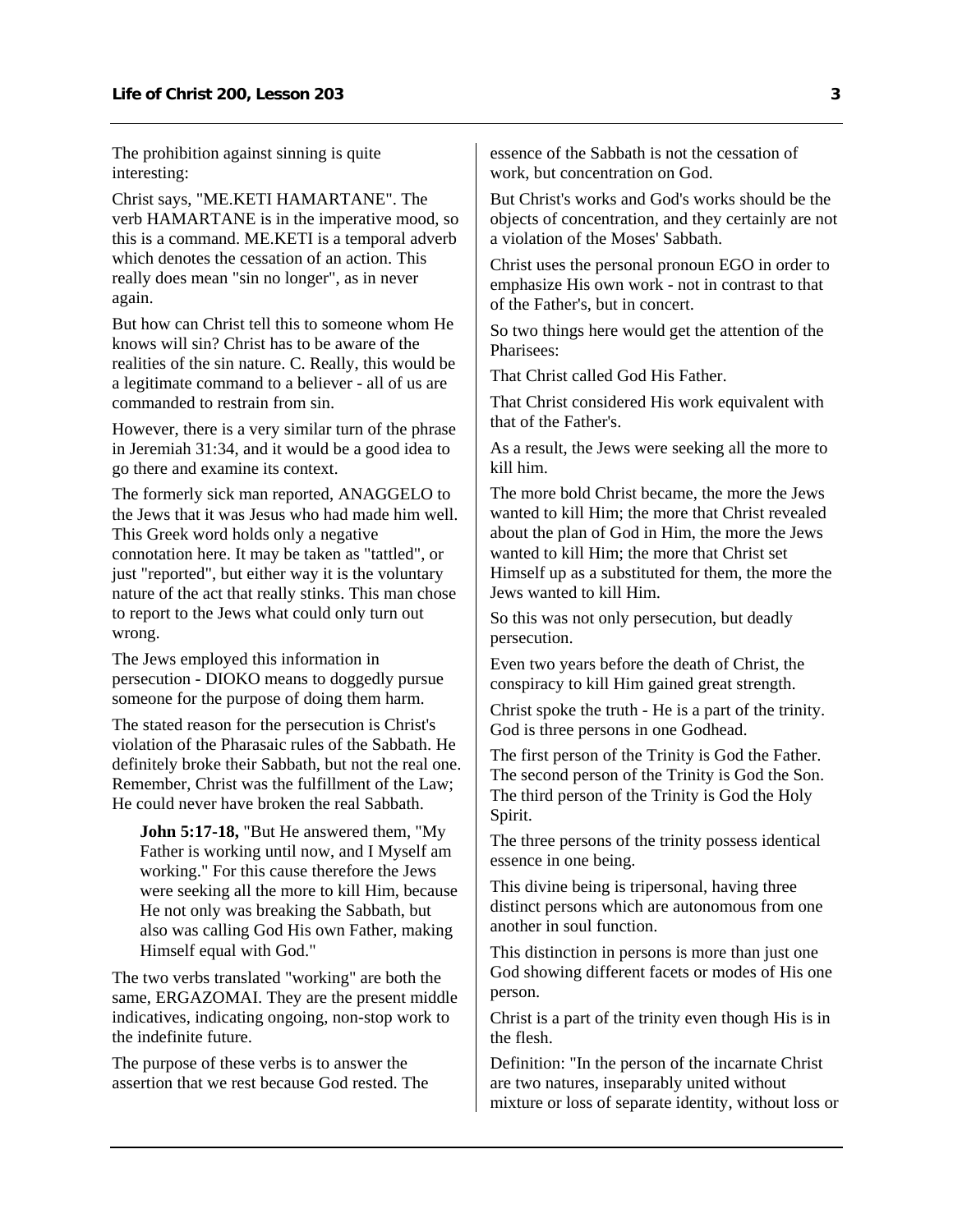<span id="page-5-0"></span>transfer of properties or attributes, the union being both personal and eternal from the moment of the virgin birth."

The standard operating procedure for the hypostatic union was to be something called Kenosis, Phil 2:5-8, "Your attitude should be the same as that of Christ Jesus: Who, being in very nature God, did not consider equality with God something to be grasped, but made himself nothing, taking the very nature of a servant, being made in human likeness. And being found in appearance as a man, he humbled himself and became obedient to death-- even death on a cross!"

During the incarnation our Lord voluntarily restricted the independent use of the divine capabilities. Furthermore, the expression of His character was restricted to what He had developed in His humanity, and not what He inherently had as deity.

He did this in compliance with the Father's plan for His time on planet earth.

Christ voluntarily became man, and with that restricted His deity to His humanity.

During the incarnation Jesus Christ never once exercised the independent use of His own Divine capabilities, either to benefit Himself, to provide for Himself, or to glorify Himself, Mt 4:1-12; Lk 4:1-12.

Voluntary restriction does not mean that those things went away, but that they were simply not used. He was still omniscient, omnipotent, omnipresent, love, etc.

Christ's divine capabilities and character traits were ready and available for His use at all times, but He chose not to use them.

## **John 5:19-47 Outline**

#### **The Humility of the Son, vv.19-21**

His humility in earthly doings, "19 Jesus therefore answered and was saying to them, "Truly, truly, I say to you, the Son can do nothing from Himself, unless it is something he sees the Father doing; for whatever the Father does, these things the Son also likewise does."

Now here is the definition of Christ's humility to the Father, and from Christ's own lips.

Christ does exactly what the Father does. He is the exact imitation of the integrity of God.

This statement, during the incarnation, is restricted to the character of God, and it stands as a great example for all of us.

Also in this statement is a strong reinforcement of the doctrine of kenosis.

The Son observes the Father through His study of the Old Testament. Christ definitely does not "go visit" the Father when no one is looking. Christ's observations are limited to what anyone else has during that time.

God does what He does from His perfection. Christ does what He does from God's perfection. For what Christ does, He does as a man.

What Christ says here to the Pharisees is really stunning: that he is both equal to the Father, and to them. Christ is limited by kenosis to the human condition.

His humility in future doings,"20 For the Father loves the Son and shows to Him all things which He Himself does and He will show Him greater works than these, so that you yourselves might marvel."

The Father loves the Son

There is equal love in the Godhead among all members. The Father loves the Son's humanity as well.

This is my Son, whom I love; in whom I am wellpleased. The Son had lived the perfect life up to this time, and He is the one human being who deserves the true personal love of the Father.

The Father shows the Son all things which He himself does.

The showing depends on the power of the Holy Spirit, but neither is this outside of the access of the rest of the human race. In order to be truly effective as savior and prototype, Christ had to have only what was available to other believers of His time. Therefore, this revelation of God is what was already revealed to everyone, and something that was in plain sight. It also eliminates excuses, and removes anti-grace thinking.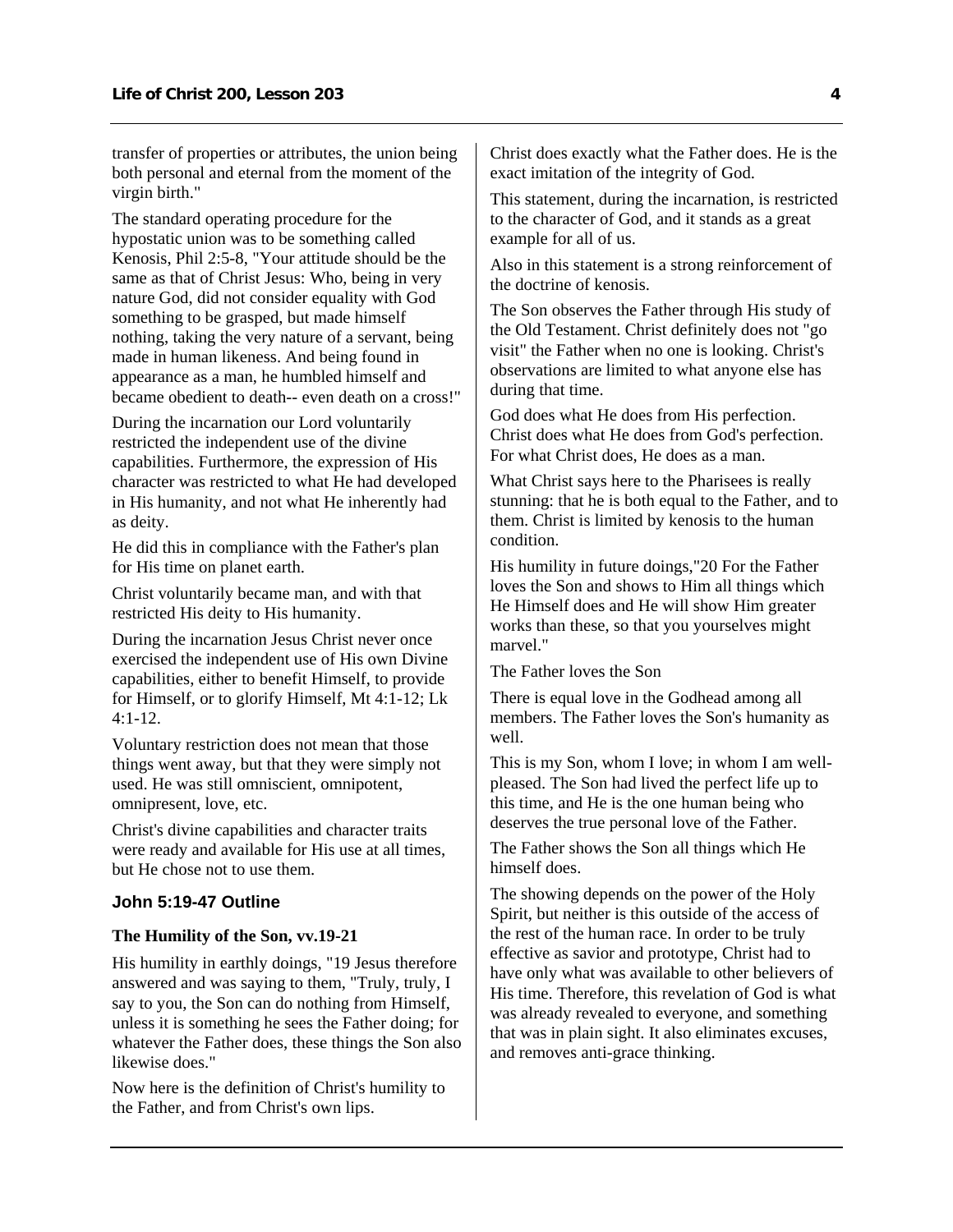The greater works, those which would cause even the Pharisees to marvel, are future, and things which have yet to be done.

Christ had already done healings and miracles and such things had been done in the Old Testament.

But there had been no resurrection, nor yet the second coming and millennial rule. These are the works to which Christ refers.

The greater works does not refer to church age mystery doctrine, because Christ did not reveal the church, or even hint at the church until the last week of His life.

Therefore, these things must be those already associated with Israel.

His humility in life making,"21 For just as the Father raises the dead and makes them alive, even so the Son also makes alive whom He wishes."

God the Father gave life in a limited sense in the dispensations before Christ. He placed their souls into interim bodies, and transferred them either to torments or paradise. And also he creates the soul in the first place and puts it into the human body.

This function is portrayed as occurring just then, as Christ spoke. God still held this role.

Jesus Christ had apparently already resuscitated a number of people as a kingdom sign. Christ would continue to do this, in order to point to His own resurrection, and the future resurrections of mankind.

Christ specifically points out that His willpower is involved. This works in conjunction with His spiritual gift. Our willpower works the same way with our gifts.

## **The Equality and Superiority of the Son, vv.22- 30.**

His authority to judge, "22 For not even the Father judges anyone, but He has given all judgment to the Son."

The Son will judge on several different occasions.

Judgement of our sins on the cross.

The self-judgement of our sins in time through confession.

The Judgment Seat of Christ, the evaluation of all Church Age believers.

The baptism of fire, which is the judgment of all unbelievers of the tribulation, both Jew and Gentile, Mt 25:31-46; Ezek 20:33-48.

The evaluation of all tribulational believers, both Jew and Gentile, Mt 25:31-46; Dan 12:2-3.

At the great white throne, there are three categories of judgments.

The judgment of believers.

All believers who lived before the incarnation, both Jew and Gentile, are judged at this time.

All Millennial believers are judged at this time.

The judgment of unbelievers. All unbelievers in history, except those of the tribulation, are judged at this time. Mt 25:31-46, Ezek 20:32-38, Rev 20:7-10.

The judgment of all fallen angels at the end of the Millennium. Their sentence was passed before time began, but its execution is not carried out until the end of human history.

The purpose of His authority, "23 So that all might honor the Son just as they honor the Father. The one who does not honor the Son does not honor the Father Who sent Him."

The purpose particle introduces the purpose for the authority of Christ in judgment.

God gave Christ the authority to judge so that the human race would give Him equal honor.

The honor that Christ should receive comes from the dual sacrifice of His kenosis, Phil 2:5-8.

This honor is a mental attitude of appreciation for the sacrifice and integrity of another.

There is honor for the Father from the Old Testament dispensations.

The honor is an option, for it is in the potential subjunctive mood.

The application of man related to Christ's authority, "24 Truly truly I say to you that the one who listens to My word and believes in the one who sent me has eternal life and does not come into judgment, but has passed out of death into life."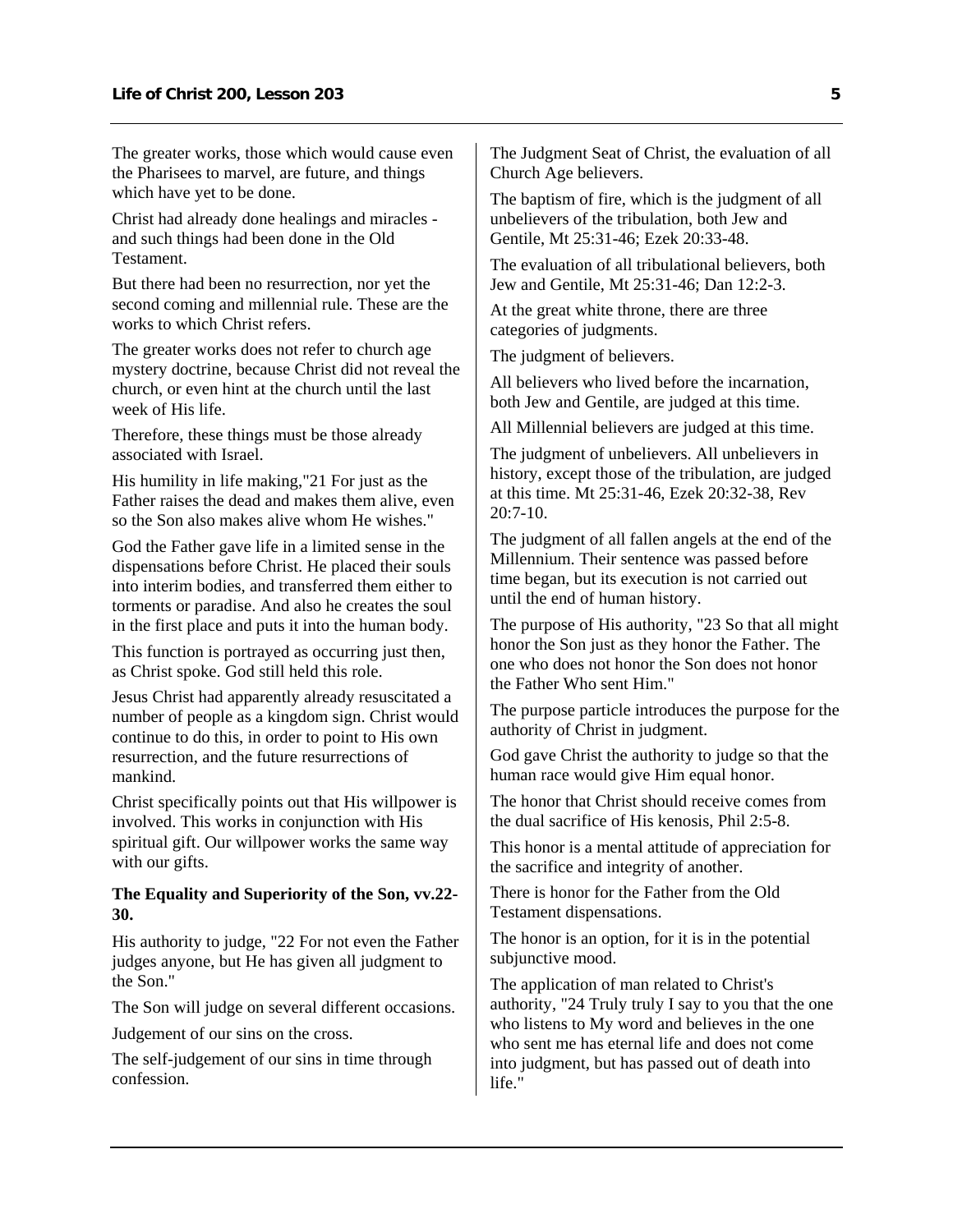Since Christ has authority to judge and to give life, it behooves all men to listen to the word of Christ and believe in the one who sent Him.

Belief in Christ negates the judgment which rightfully should come to one in total depravity.

Every human being is born into a state of total depravity, characterized by total separation from God due to Adam's original sin, and total helplessness to do anything about it. This is a state of judgment!

If you refuse to believe in Christ, you are left in that state of judgment; if you believe in Christ you are removed from that state of judgment and placed into union with Christ.

The resurrection related to Christ, "25 Truly truly I say to you that the hour is coming and now is when the dead will hear the voice of the Son of God - and the ones who hear will live."

This event is in the present - it is really a double entendre. First, is when someone listens to the voice of the Son of God, and believes what he has to say. This person, who begins in a status of spiritual death, that is, total depravity, will live.

The future life is when that person will be resurrected unto life. Thus, resurrection is in view here as well.

The explanation of the power to resurrect, "26 For just as the Father has life in Himself, so also He gave to the Son to have life in Himself."

This is a restatement of the previous statement about the ability to give life. But it does have its own twist.

Notice here that the attribute of life itself is applied to Christ.

The life here is eternal life, and it implies quality as well as infinity.

For us, the meaning is vitality.

Vitality in the gospel of John.

Vitality is expressive Christianity.

The format for vitality is prayer.

The contents of vitality are worship, observation, supplication, confession, dependence, and character.

The explanation of the authority to judge, "27 And He gave authority to Him to make judgment, because He is the Son of Man."

Hand in hand with the authority to give life is the authority to judge.

The two represent the only possibilities for your eternal fate.

A narration of the resurrection and judgment, " 28 Do not marvel at this; because the hour is coming in which everyone who is in the tombs will hear His voice, 29 and they will come out, the ones who did [divine] good unto a resurrection of life, but those who practiced human good unto a resurrection of judgment."

The hour is coming - this represents the eminence of divine judgment. The word denotes a short span of time between the present and the future.

When the time is past, it will seem only a short time.

Everyone who is in the tombs - obviously, those who are dead. This does not seem a reference to the incident at the death of Christ, Matt 27:52-53, "and the tombs were opened; and many bodies of the saints who had fallen asleep were raised; and coming out of the tombs after His resurrection they entered the holy city and appeared to many."

Those in the tombs at Christ's death are resuscitated - their old nasty decayed human bodies are raised.

However, verse 29 clearly states this passage as a resurrection at the end of time.

Furthermore, here it is PANTES , everyone who is in the tombs; in Matthew it is POLLA, "many".

Will hear His voice - now this is the change from verse 25, and is really the completion of it. If you hear His voice now, you will hear it later, and that's good.

HOI TA AGAPA POIESANTES, "the ones who did the intrinsic good".

The participle is in the aorist tense, and so it reveals action that occurs before the main verb. It describes the action of those who believed in Christ during the span of their lives on earth.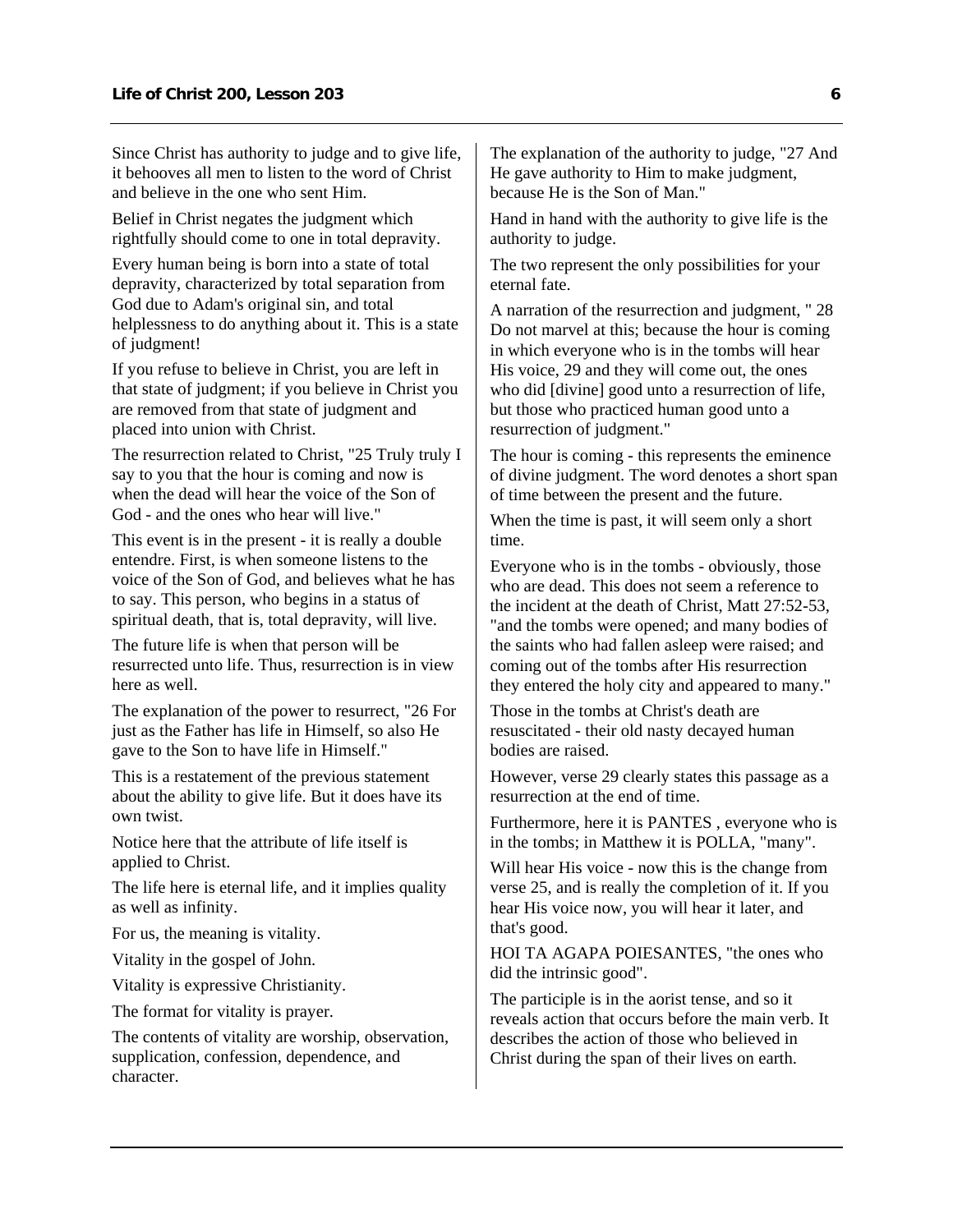The aorist participle also denotes that the action occurred in one moment of time - this is a single act of good.

The definite article and noun portray a single act of intrinsic good, and one which is known by the listeners. It is only belief in Christ.

The result is a resurrection unto life, eternal life, that is.

HOI TA PHAULA PRAXANTES "The ones who practiced the human good."

This is really descriptive! The aorist participle describes past time, but here the meaning of the verb overrules the tense of the participle in the kind of action. The verb pra/ssw is "practice", and therefore indicates action over a lifetime.

The noun reveals anything worthless or out of bounds. It summarizes all the acts of human good which an unbeliever accumulates over a lifetime.

This person is also resurrected, but unto judgment - the harsh judgment into the lake of fire, which occurs at the great white throne.

The equity of Christ's judgment, "30 I am not able to do anything from Myself; I judge just as I hear, and My judgment is just, because I do not seek my own will, but the will of the One who sent Me."

Christ follows the will of the Father in judgment.

Christ desires to please God in all of His judgments.

None of the judgments of Christ attempt to please man; they only attempt to please God. This is what makes all of His judgments perfectly fair.

To please man is to fall into the morass of relativity. There is no fairness in relativity.

#### **The Testimony about the Son, vv.31-37**

The invalidity of self-testimony, "31 If I testify about Myself, My testimony is not true;"

Christ is speaking to the Pharisees here. Remember that! He therefore switches over to a very objective mode in testimony about Himself.

When Christ says, "not true". What He means is not true to the Pharisees. Of course His testimony is true! It is just that He knows that the Pharisees will not trust His self-testimony.

The validity of outside testimony & the first outside witness to Christ, "32 There is another who testifies about me, and I know that the testimony which He testifies about Me is true."

Outside testimony is more valid for the Pharisees. He would have their attention by now.

Although some manuscripts have the more logical "you know", they are late and unreliable.

So, there is an outside witness, and his testimony is true. The Pharisees would be asking themselves who this might be.

The first witness: John the Baptist, "33 You have sent to John, and he has testified the truth."

Remember, the Pharisees sent a fact finding team to John, John 1:19-28. At that time, John told them about Christ. He made the issue very clear.

Christ uses the intensive form of the personal pronoun "you". He wants to really emphasize that the Pharisees were concerned enough about John ministry to find out more about Him.

When John made the issue so clear, it was the truth.

Christ's purpose in citing these witnesses, "34 But I did not receive the testimony from man, but I speak these things so that you might be saved."

Christ here reveals His pure motive in providing testimony. He wants the very best for the Pharisees, which is for them to be saved through belief in Him.

Christ did not receive the testimony from man. This means that Christ is pointing out that He received a greater testimonial than just human. He received one from God the Father Himself at His baptism.

Although I have not included it in my outline, this is really the second witness to Christ.

John's testimony and the Pharisees' former acceptance of it, "35 He [John the Baptist] was the lamp that was burning and shining and you wanted to rejoice for a short time in his light."

Notice the past tense HEN. Although John was the lamp that was burning and shining, Christ makes it clear that this is no longer the case.

In fact, John has allied with the Pharisees now, and has become the enemy of Christ.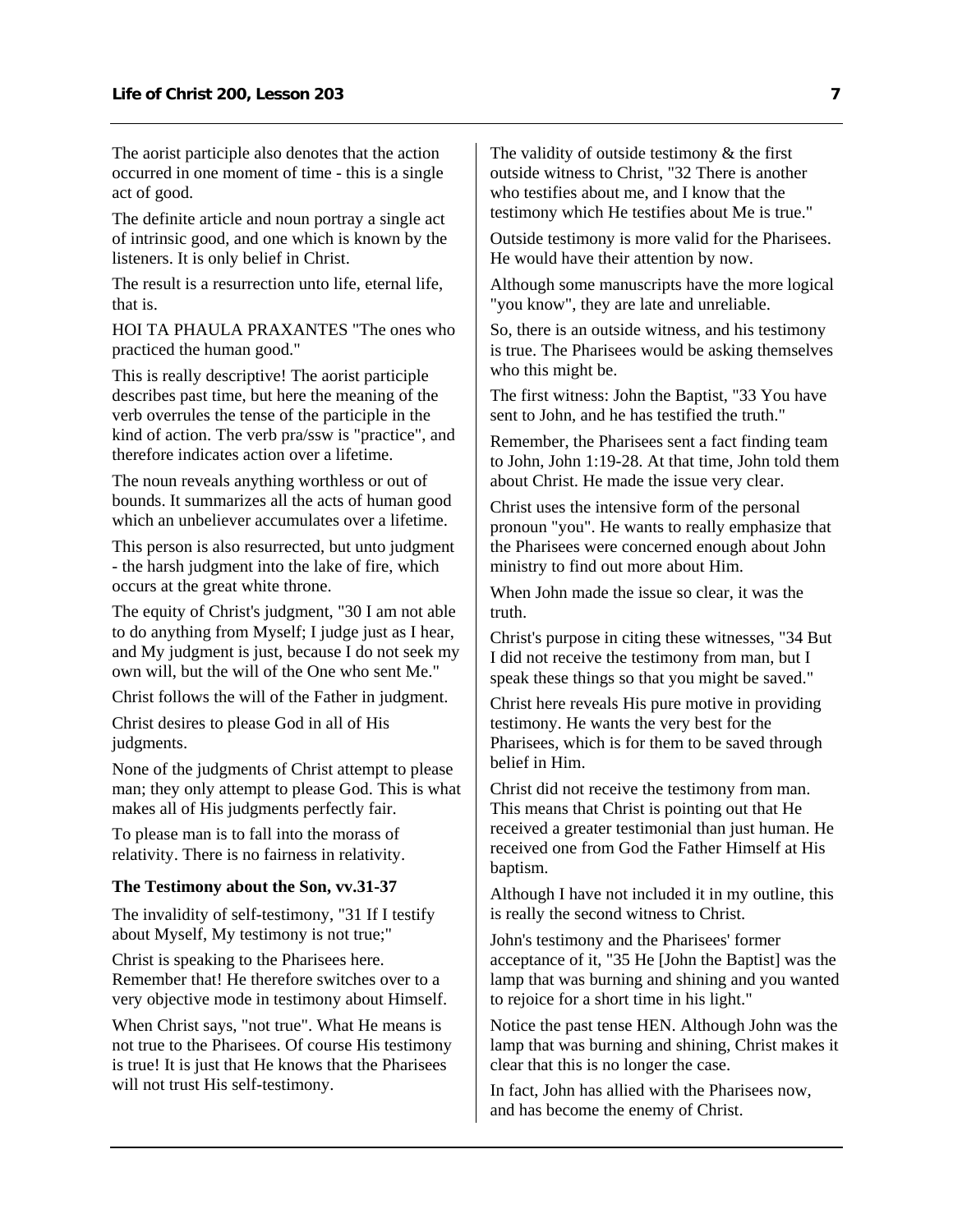John was the lamp... the lamp that the Pharisees would remember would be the lampstand in the holy place of the tabernacle and temple. It is the lamp which represents the ministry of God the Holy Spirit.

John in his ministry shed light on the Old Testament. He was like the Spirit in that regard. In fact, the Spirit worked alongside the ministry of John.

For a short time the Pharisees wanted to rejoice in the light of John's ministry. At first they had a few shreds of positive volition. That time is clearly past.

Summary: we now have two witnesses - John the Baptist and God the Father.

The second witness: the works of Christ, "36 But I have a greater witness than John; for the works which the Father gave Me so that I might finish them, the very works which I do, testify about Me that the Father sent Me."

So the works of Christ also testify about Him - that He is the Son of God.

Christ did the following works through the ministry of God the Holy Spirit.

Miracles.

Healings.

Demon Exorcisms.

Remember, these great things are done through the spiritual gifts and the power of the Spirit, and certainly not through his own deity.

These same works are given by the Father, so that they might be fulfilled or finished by Christ.

Step by step Christ fulfills Old Testament prophecy.

Through Old Testament wisdom Christ does the works which are given by the Father.

By the guidance of the Spirit Christ knows when to do what. The Spirit even guides when we are not sure or flat out do not know.

Eph 2:10, "For we are His workmanship, created in Christ Jesus for good works, which God prepared beforehand, that we should walk in them."

Christ does miracles, healings, and exorcisms, and nobody else does. Doesn't that point to His being the messiah?

The third witness: the Father, "37 And the Father who sent Me, has testified about Me. You have neither heard His voice, nor seen His form,"

Christ has already alluded to this witness.

The Father testified about Christ at His baptism.

But the Old Testament is chock-full of testimony about Christ. Christ fulfilled dozens and dozens of prophecies.

The Pharisees did not hear the voice of the Father, because they did not want to, not because they did not hear with their ears. Many Pharisees would have been present at the baptism of Christ.

The Pharisees have not seen the form of God. This time the verb is o)ra/w, and it does not mean to see with the organs of sight, but with the organ of the heart.

The part of God that the Pharisees do not see is EIDOS. This is actually a cognate of HORAO, and speakers of Greek employed it to describe the outward form of an idol.

God did reveal Himself in theophanies during Old Testament dispensations, but those days are past by the time this passage rolls around.

Irony: they are right in front of the Son of God, and yet they do not see God in Him.

#### **The Pharisees' Rejection of the Witnesses and Their Negative Volition, vv.38-47**

The Pharisees' response to the word,"38 and you do not have His word living in you, because you do not believe the one whom He sent."

The participle me/nonta describes the wordless state of the Pharisees. It is not that the Pharisees are without a knowledge of the Scripture, for they could compete with the best in the world in this regard.

But, they do not have the word living in them. The present tense combines with the meaning of the word so that it places a strong emphasis on the indwelling and durative nature of the word.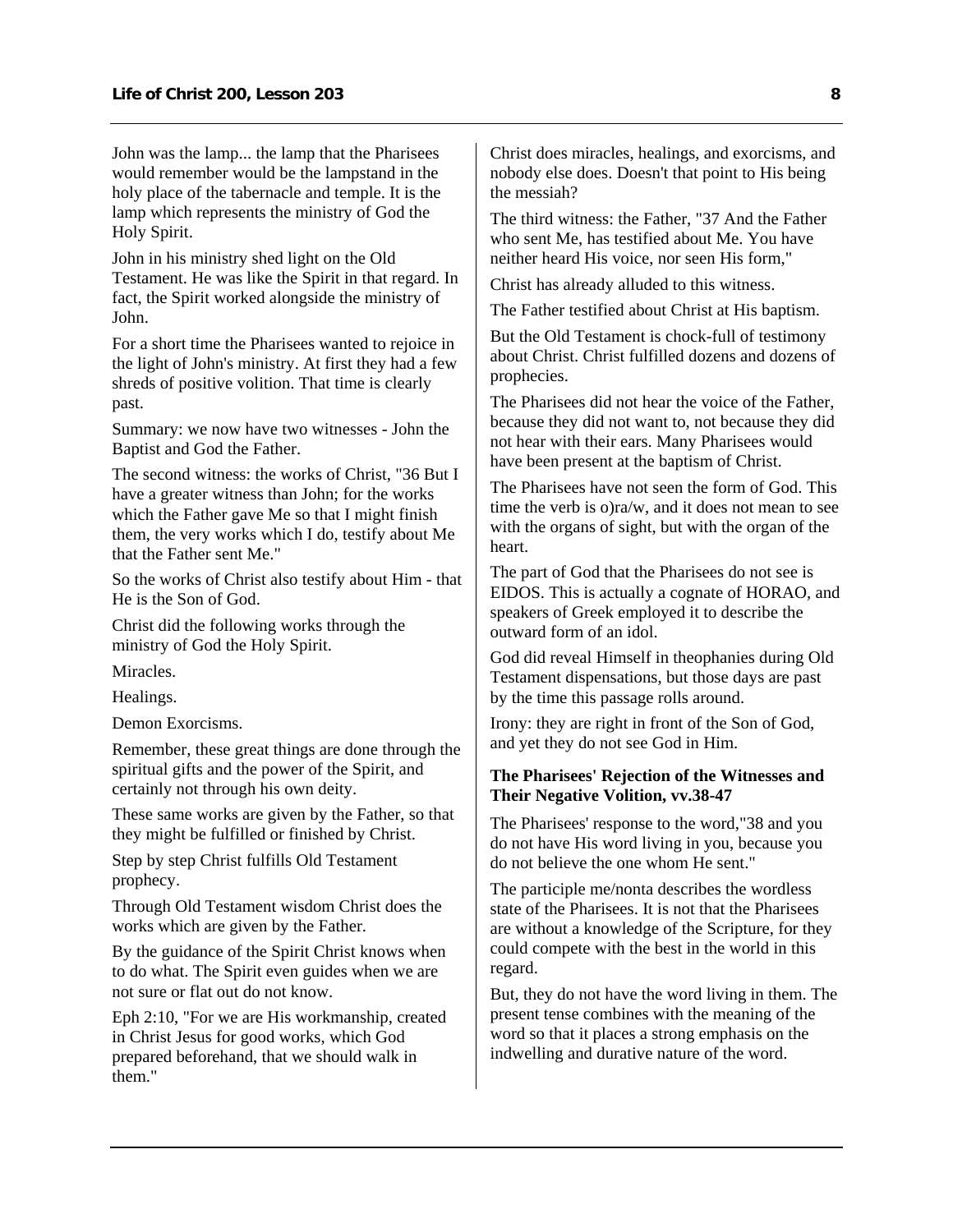Christ makes a point: you can know a tremendous amount about the word, and still there is an issue about whether it dwells in you.

Whether the word dwells in you is entirely up to you. In order to make the word dwell in yourself, you must make it a vital part of your life and relationship with God.

The Pharisees never did do this, and so they rejected the witnesses.

Remember, there is negative volition at hearing the word, and negative volition at using the word. The Pharisees fell into the latter category.

Their blind and failed search of the Scriptures, "39 You search the Scriptures, because You assume to have eternal life in them; and they are those who testify about Me!"

Something amazing: the Pharisees search the Scriptures, because they assume to have eternal life in them. This sounds good, and yet the Pharisees missed something, for sure.

ERAUNTE describes a search only when you do not know what you seek. It describes the exploratory operation in surgery, or the endless and fruitless quest of philosophy.

Searching the Scriptures would normally be a good thing; but when you search and do not know why, then you are in trouble. You will not find the object for which you search if you do not know what it is.

The verb DOKEITE means to assume something. It describes presumptive thinking. Christ inserts the personal pronoun HUMEIS in order to show His surprise that the Pharisees do this. It could be translated, "even you".

The Pharisees assume that they have eternal life in the Scriptures, and this is a good assumption.

With this good assumption they go on to search aimlessly through the Scriptures, paying a great deal of attention to detail which did not exist, and failing to discover eternal life.

Christ is eternal life, and the Old Testament is full of testimony about Him.

What the Pharisees desire is a quality of life, but they assume that the quality is legalism, and living Scripture to the letter, and even their letter.

The eternal life of Christ comes by dwelling in God through Scripture.

Their current response to Christ in spite of the witnesses, "40 And you do not want to come to Me in order that you might have life!"

Now Christ registers His indignant surprise at the negative volition of the Pharisees.

They search the Scriptures, but do not see Him there. How ridiculous! How stupid.

They have John the Baptist; God the Father; the Old Testament; the works of Christ. What more could they possibly want? Why don't they see Christ?

The policy of Christ related to approbation from men "41 I do not receive glory from men,"

The do/can of man is any extraneous or illegitimate approbation which He might receive. 1 Pet 1:24 [Isa 40:6], "All flesh is like grass, and all its glory like the flower of grass. The grass withers, and the flower falls off, but the word of the Lord abides forever."

Christ here sets up a contrast with the Pharisees, who loved the approbation directed toward their illegitimate activities, and given for ulterior motives.

Christ includes the preposition PARA: This portrays on or more persons and that something proceeds from this person or persons.

The noun ANTHROPON is plural, and it gathers all of mankind into one generic class; it could just as well be translated "mankind," or, "people."

The Pharisees' lack of virtue love, "42 but I have known you, that you do not have the love of God in yourselves."

The conjunction ALLA is not adversative, so much as it is transitional. It changes gears to the next clause, which has to do with what the Pharisees lack.

The Pharisees lack true love - the virtue love of God. The virtue love of God is certainly something that would be acceptable to Christ in His judgments.

Christ uses the perfect tense of the verb "to know". Christ has already had experiences with the Pharisees, so that He knows of their lack of virtue.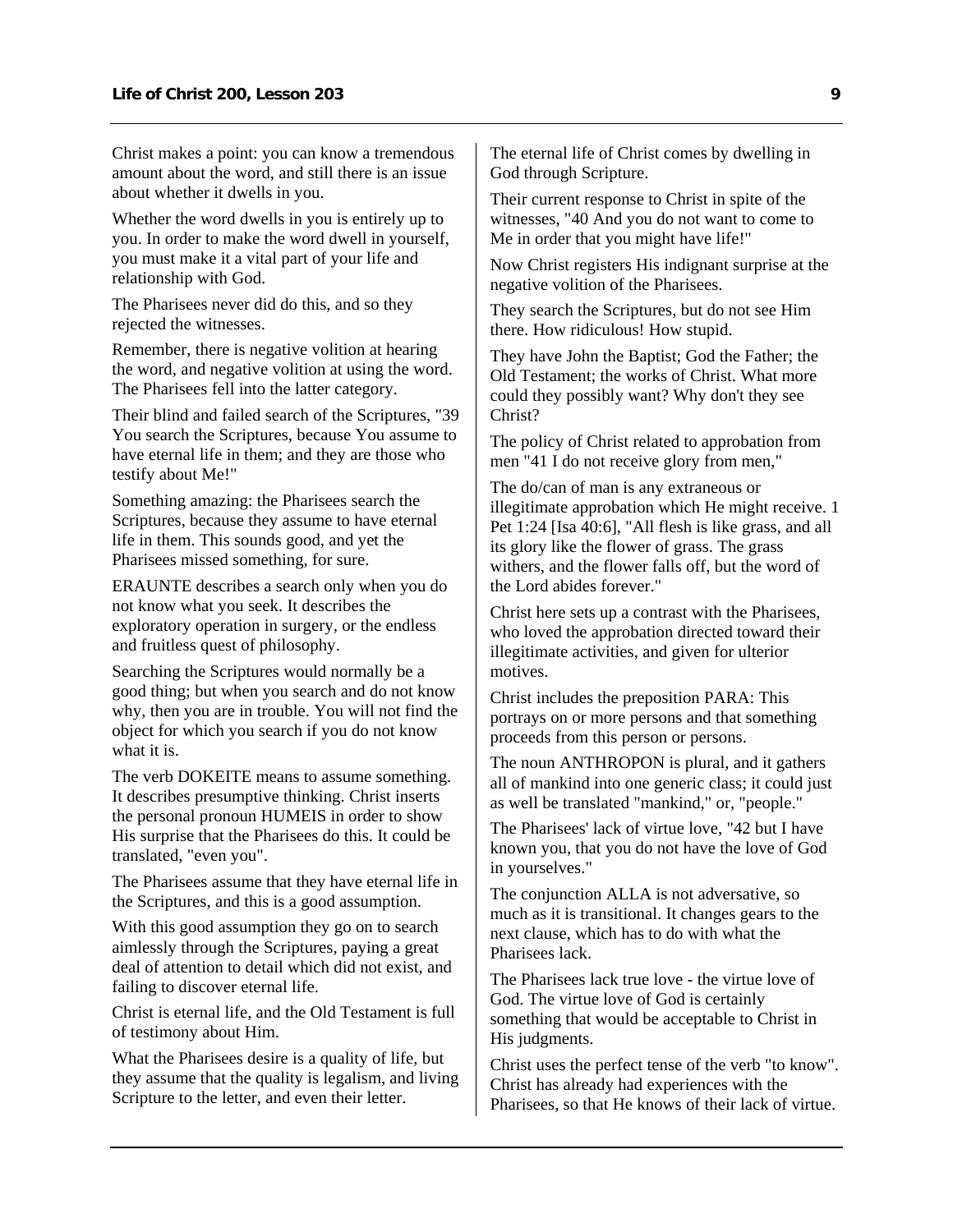Again, they have a thorough knowledge of the Scriptures without the love of God. What a spectacular failure.

If Christ has the authority to judge mankind, and He knows the Pharisees do not have what it takes, well, this should chill them to the bone.

The Pharisees' willingness to receive false messiahs, "43 I have come in the name of My Father, and you do not receive Me; If another shall come in his own name you will receive him!"

Christ came in the name of the Father, and with many testimonies about His true nature.

Christ uses the personal pronoun EGO to form a contrast between Himself and the false messiahs of the day.

Christ forms a hypothetical future case with something called the future more vivid construction. It creates a likely scenario, and then adds a definite outcome.

The likely scenario is the coming of another false messiah. In fact, many false messiahs have come since that day, and many even in the lifetimes of the Pharisees who listened then to the words of Christ.

The definite outcome is that the Pharisees will receive this false one. There is no question left in the construction.

It is a prediction base on the current state of the souls of these Pharisees. Their legalism and unhappiness has left them quite vulnerable to false doctrine and false messiahs.

The impossibility of the Pharisees' belief, and the reason, "44 How can you believe, while receiving glory from one another, and you do not seek the glory which is from the only God?"

You cannot believe in Christ and at the same time seek the approbation from men. Christ knows the fatal distraction of the Pharisees quite well!

The Pharisees searched the Scriptures for nothing, but for their work they hoped to receive glory from one another and from man.

The glory which is from the only God is Christ Himself, and the relationship with God which He brings to man.

ZETEITE denotes the search for what is known. It contrasts strongly against the preceding verb of searching.

It is really a rhetorical question.

The Pharisees present judge, "45 Do not assume that I will accuse you before the Father; your accuser is Moses, in whom you have hoped."

The indictment against the Pharisees comes from the Law of Moses.

They have place their hope in Moses - that is, in their fulfillment of the letter and ritual of the Law of Moses.

Yet the law of Moses exists in order to lead the way to God, and to provide the basis for a continuing relationship with Him. Of course, the Pharisees utterly failed to see this.

So this same Law of Moses forms their indictment.

The first part goes to the future, to the Great White Throne, where both believer and unbeliever Pharisees will be judged. In both cases, Christ will not accuse them.

The second part indicates that the judgment from the Law already exists - it is in the present tense.

Again, there should be a chilling effect on the legalists who listened to Christ on this occasion and others like it. Will the Law of Moses be read at their judgment? It is entirely possible! How about Deuteronomy 6?

Their rejection of Moses, "46 For if you believed Moses [and you did not], you believed in Me; for he wrote about Me."

Christ now makes a very clear and pointed comment: that they do not believe in Moses!

He does this with a present unreal conditional sentence. In this construction, the protasis is considered untrue, and the apodosis simply hypothetical.

So it goes like this. If you believed (but you didn't) then you would have believed in Moses (but of course you do not).

The rejection applied to belief in Christ, "47 But if you do not believe in his writings, how can you believe in My word?"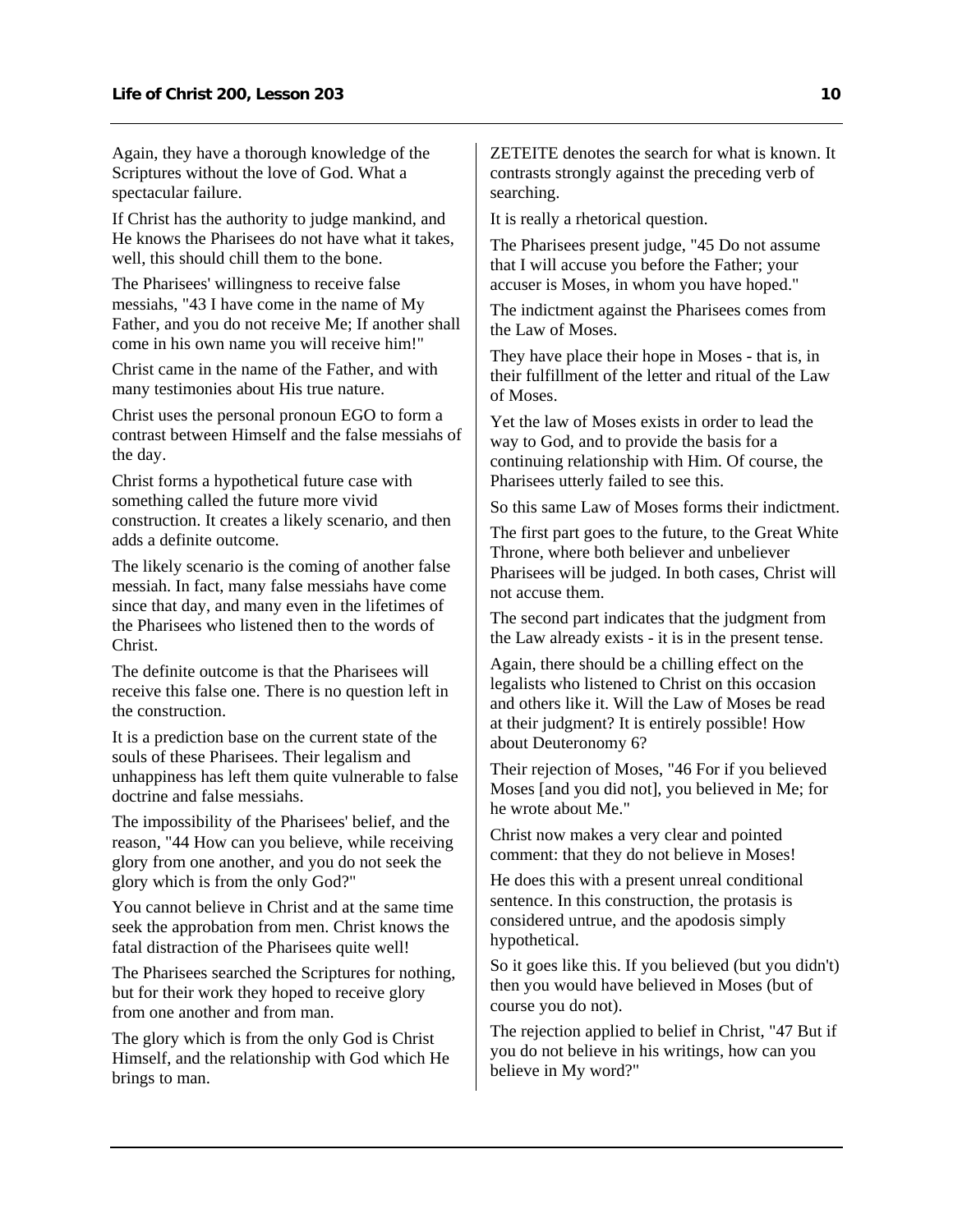<span id="page-12-0"></span>The Pharisees do not believe in the writings of Moses - they do not believe in them at least as God intended.

The Pharisees do believe in the writings of Moses as they interpret them, but that does not count before God.

It is impossible to reject Moses and at the same time receive Christ. If you miss Moses, you will most certainly miss Christ.

#### **Another Sabbath Controversy**

**Matt. 12:1-8**: 1"At that time Jesus went on the Sabbath through the grain fields, and His disciples became hungry and began to pick the heads of grain and eat. 2 But when the Pharisees saw it, they said to Him, "Look, Your disciples do what is not right to do on a Sabbath." 3 But he said to them, "Have you not read what David did, when he became hungry, he and his companions; 4 how he entered the house of God, and they ate the consecrated bread, which was not 'right' for him to eat, nor for those with him, but for the priests alone? 5 Or have you not read in the Law, that on the Sabbath the priests in the temple break the Sabbath, and are innocent? 6 But I say to you, that something greater than the temple is here. 7 But if you had known what this means, 'I desire mercy, and not sacrifice,' you would not have condemned the innocent. 8 For the Son of Man is Lord of the Sabbath."

**Mark 2:23-28** "And He happened to be passing through the grain fields on the Sabbath, and His disciples began to make their way along while picking the heads of grain. 24 And the Pharisees were saying to Him, "Look, why are they doing what is not right on the Sabbath?" 25 And He said to them, "Have you never read what David did when he was in need and became hungry, he and his companions: 26 how he entered the house of God in the time of Abiathar the high priest, and ate the consecrated bread, which is not 'right' for anyone to eat except the priests, and he gave it also to those who were with him?" 27 And He was saying to them, "The Sabbath was made for man, and not man for the

Sabbath. 28 Consequently, the Son of Man is Lord even of the Sabbath.

**Luke 6:1-5** "Now He happened on a certain Sabbath to be passing through some grain fields; and His disciples were picking and eating the heads of grain, rubbing them in their hands. 2 But some of the Pharisees said, "Why do you do what is not right on the Sabbath?" 3 And Jesus answering them said, "Have you not even read what David did when he was hungry, he and those who were with him, 4 how he entered the house of God, and took and ate the consecrated bread which is not 'right' for any to eat except the priests alone, and gave it to his companions?" 5 And He was saying to them, "The Son of Man is Lord of the Sabbath."

#### **Outline**

The incident (Matthew, Mark, Luke).

The Pharisees' reaction and accusation (Matthew, Mark, Luke)

Christ's defense and counter-indictment.

The precedent of David and His companions (Matthew, Mark, Luke).

The support from the Law (Matthew).

The present day existence of a superior principle (Matthew).

The principle of relationship with God (Matthew).

The principle of priority in creation (Mark).

The principle of priority in rank (Matthew, Mark, Luke)

Harmonic Conversion

At that time Jesus and His disciples were going through a grainfield, and the disciples had just begun to pick and eat the heads of grain by rubbing them in their hands.

All three gospels contain the necessary information, but Luke is more explicit that the disciples had actually consumed some of the grain when the Pharisees issued their complaint.

Matthew and Mark make it clear that they had only just begun to pick and eat, but they are unclear as to whether the food had passed their lips.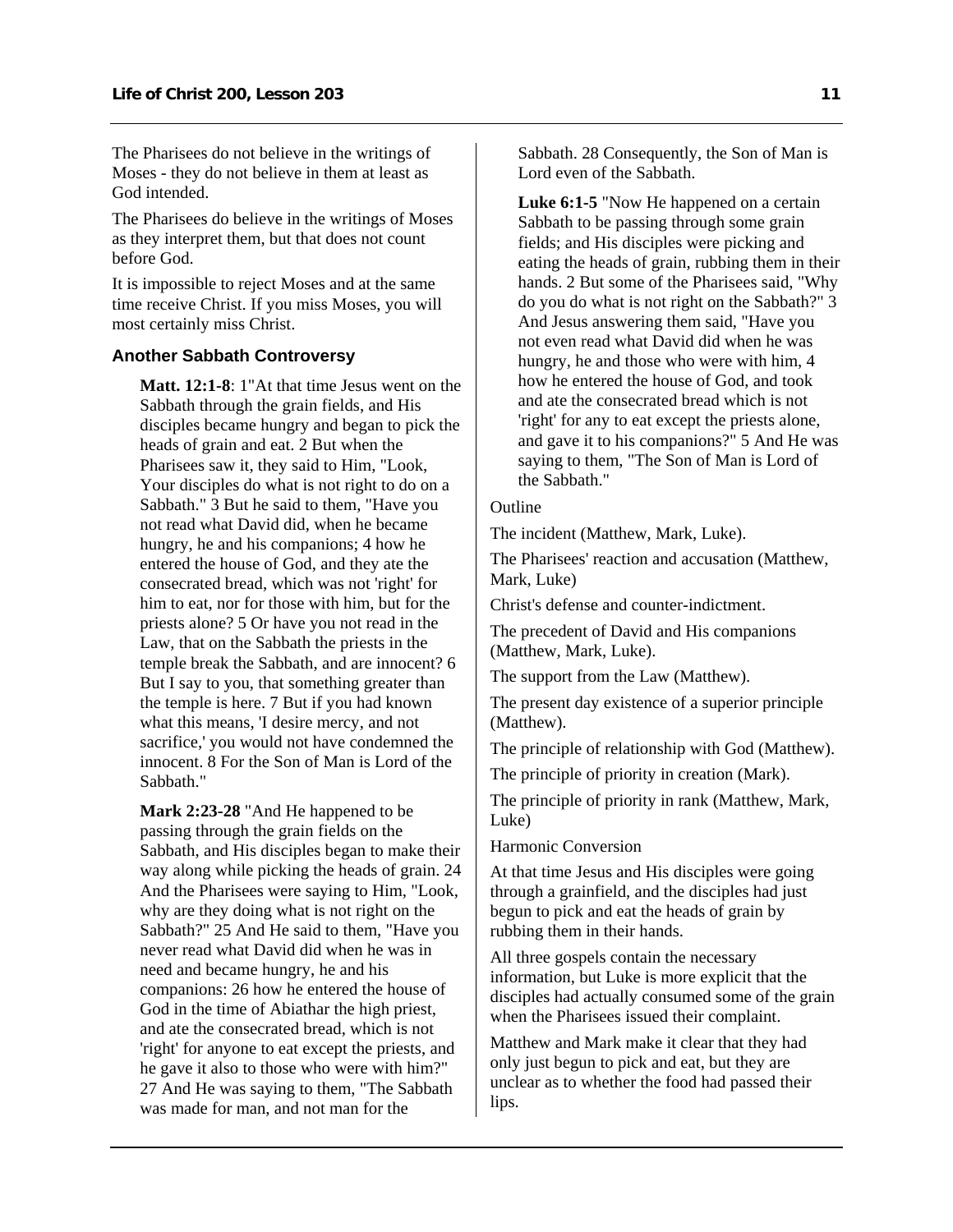The difference is somewhat important - they had indeed done the deed, and not just begun it.

The grain fields are not specifically located - nor is this detail important. But there is a clue here as to the timing of this event - it is late summer, near the harvest, for the grain was edible.

Rubbing a head of grain with the hands removes the chaff. That the disciples could accomplish this with an easy motion points to the ripeness of the grain.

And the Pharisees saw this, and said to Christ, "Look, why are they doing what is not right on the Sabbath?"

The Pharisees were lurking nearby. If this is near Jerusalem, their presence next to the grainfield would be understandable; if not, then they are simply hounding Christ and the disciples in order to 'get' something on them.

They think they might have it here, but they are sorely mistaken.

All three of the gospels use the Greek e)/cestin to denote their idea of morality. This word is closely related to e)cousi/a. Where the latter denotes a human right, the former moves to the more abstract realm of what is right. It is not exactly the written Law, so much as it is natural law. It concentrates on the principle behind what may be written.

They relate the activity of the disciples to their understanding of the Sabbath, and conclude that the activity is not right.

Their idea comes from the fourth commandment, recorded in Exodus 20:8-11, "Remember the Sabbath day, to keep it holy. Six days you shall labor and do all your work, but the seventh day is a sabbath of the Lord your God; in it you shall not do any work, you or your son or your daughter, your male or your female servant or your cattle or your sojourner who stays with you. For in six days the Lord made the heavens and the earth, the sea and all that is in them, and rested on the seventh day; therefore the Lord blessed the sabbath day and made it holy."

You will immediately notice the absence of a prohibition against picking grain. In fact, it is clear that there are no specifics at all pertaining to the

stoppage of work on this day. Therefore the complaint of the Pharisees has to do with their interpretation of work on the Sabbath.

What is left unsaid is why the disciples must eat this grain - why they have not eaten an so must use this unconventional method of provisioning. The answer to this question in turn answers the query of the Pharisees.

But He said to them...

"Have you not read what David did, when he was in need, and became hungry, he and his companions; how he entered the house of God in the time of Abiathar, and they ate the consecrated bread, which was not 'right' for him to eat, nor for those with him, but for the priests alone?"

The event to which Jesus refers is from 1 Samuel 21:1-6, but the background comes from the chapters before.

David kills Goliath, and becomes a great hero for the nation of Israel (1 Sam 17).

David and Jonathan the son of Saul become fast friends; the women of Israel greet David as a greater hero than Saul; Saul is jealous of David; Saul twice attempts David's life; David prospers greatly; David and Michal, the daughter of Saul are to be married; Saul attempts to trick David by the great Philistine foreskin caper, and thus the hand of Michal was won; David has much success against the Philistines in battle (1 Sam 18).

Saul issues a general order to put David to death; Jonathan talks his father out of this plot; time passes and war with the Philistines resumes - David is again a great military hero; Saul resumes his jealousy and makes another personal attempt on the life of David; Saul renews the general decree against David's life; Michal assists David in his escape from the royal palace (Psalm 59); David flees to Samuel at Ramah; they flee together to Naioth; Saul sends his henchmen to capture David at Naiaoth, but they are thrice thwarted by the Spirit of God through Samuel; Saul goes there personally, and the Spirit thwarts him as well; the chapter ends with Saul naked and humiliated, prophesying for twenty four straight hours under the control of the Spirit (1 Sam 19).

David flees back to Ramah, and meets there with Jonathan; they conspire together to save David's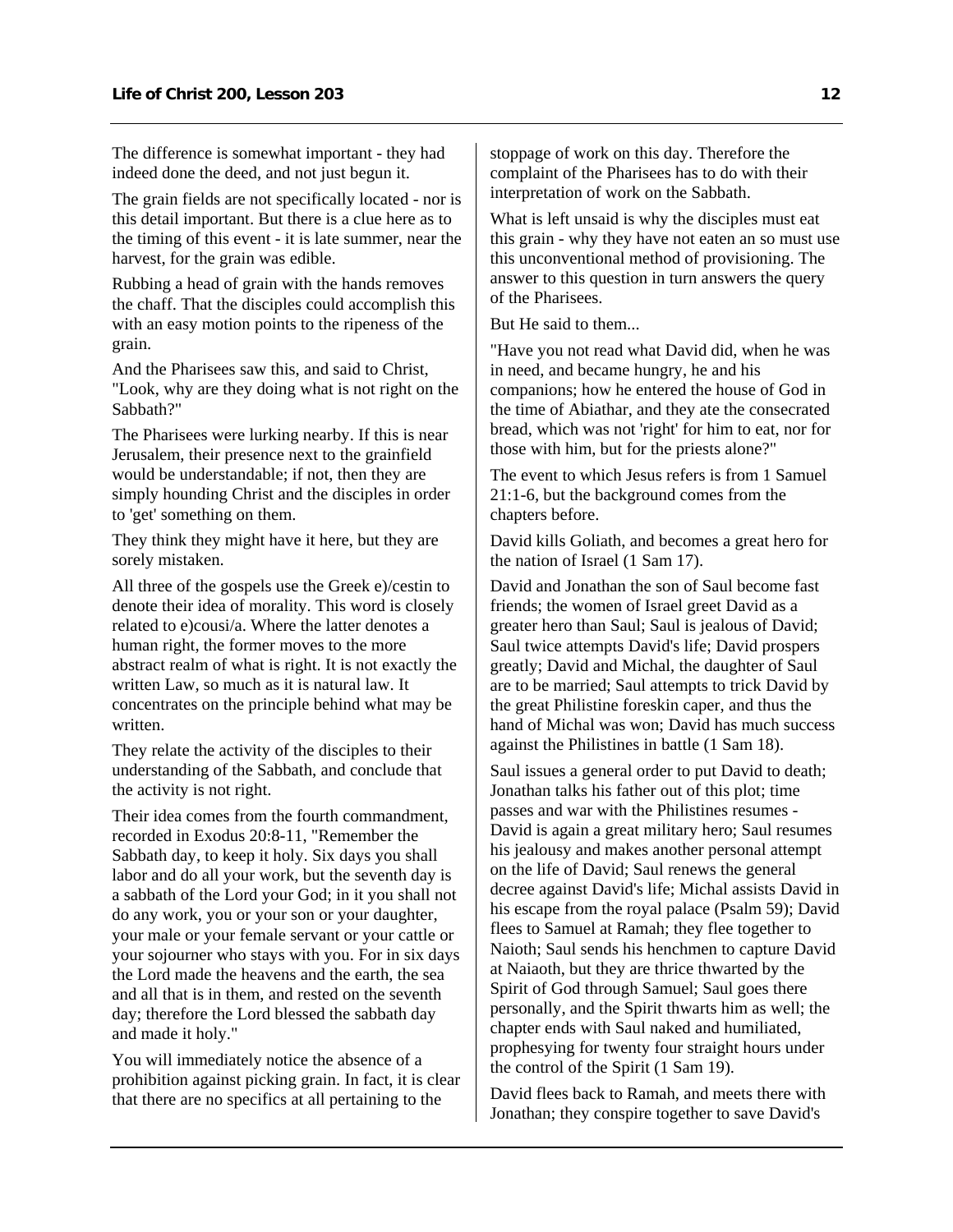life; David hides in a field near Jerusalem to await the word of Jonathan; Saul learns of this conspiracy from Jonathan himself, and attempts to kill his own son; Jonathan warns David of his danger, and David flees again (1 Sam 20).

## **Read 1 Sam 21:1-6**

David in his desperation takes the sword of Goliath from Ahimelech, and then flees to Gath, the hometown of Goliath (Psalm 34); Achish the king of Gath turns against David, and David must act insane (Psalm 56) before him in order to escape (1 Sam 21).

David arrives at the cave of Adullam (Psalm 57, 142), and there he becomes captain of a band of outcasts, ala Robin Hood; He takes his aged parents to the king of Moab in order to safeguard them there; David then sorties to the forest of Hereth (AKA Sherwood); Saul discovers that Ahimelech has aided David, and through Doeg the Edomite massacres eighty five priests along with many other men, women, children, and even animals; Ahimelech himself escapes to David; David accepts responsibility for the slaughter (1 Sam 22).

John 5:16-18, "And for this reason the Jews were persecuting Jesus, because He was doing these things on the Sabbath. But He answered them, "My Father is working until now, and I Myself am working." For this cause therefore the Jews were seeking all the more to kill Him, because He not only was breaking the Sabbath, but also was calling God His own Father, making Himself equal with God."

Now: Christ and His disciples are David and his men; and, the Pharisees are Saul and his men.

Christ's point is that an emergency situation may warrant the breaking of the Sabbath. David's flight illustrates the principle perfectly.

Although this was not a situation in which Christ was in danger of losing His life, the Pharisees are certainly after His skin.

"Or have you not read the Law, that on the Sabbath the priests in the temple break the Sabbath, and are innocent?"

There is no specific verse attached to this principle, but it is certainly true.

Think about it: the priests have to work on the Sabbath; they carry out many duties every Sabbath that would constitute the prohibition against work.

Christ points out this issue, but does not make reference to the Pharisees' strict interpretation of the Law. The work of the priests on the Sabbath would comprise work in anyone's book.

This second point differs from the first, in that it points out an exception to the work prohibition that is not an emergency. This applies just as readily as the first, and even more so, because Christ has not yet finished this element of His discourse.

"But I say to you, that something greater than the temple is here."

The greater thing is the body and person of Christ.

The temple only foreshadows what would be fulfilled in every way in Him.

The work of the priests in the temple all represented aspects of Christ's life and work.

Now which is greater, the fulfillment or the shadow?

So if the priests could break the Sabbath in the foreshadowing of Christ, the mere presence of Christ would create a Sabbath negation zone.

The presence of Christ provided the opportunity to Sabbath whenever He taught doctrine, and that could be any day of the week, and any time.

With Christ present the need for the regimented weekly Sabbath was entirely negated. An hour with Him would have been far superior to any Sabbath day during the dispensation of Israel.

"But if you had know what this means: 'I desire mercy, and not sacrifice,' you would not have condemned the innocent."

In this third principle, Christ quotes Hosea 6:6.

There are means to the substance of the Christian life, and there is the substance itself.

The substance is always relationship with God through the Word of Truth.

During the dispensation of Israel, the means of the spiritual life were the rituals given by God through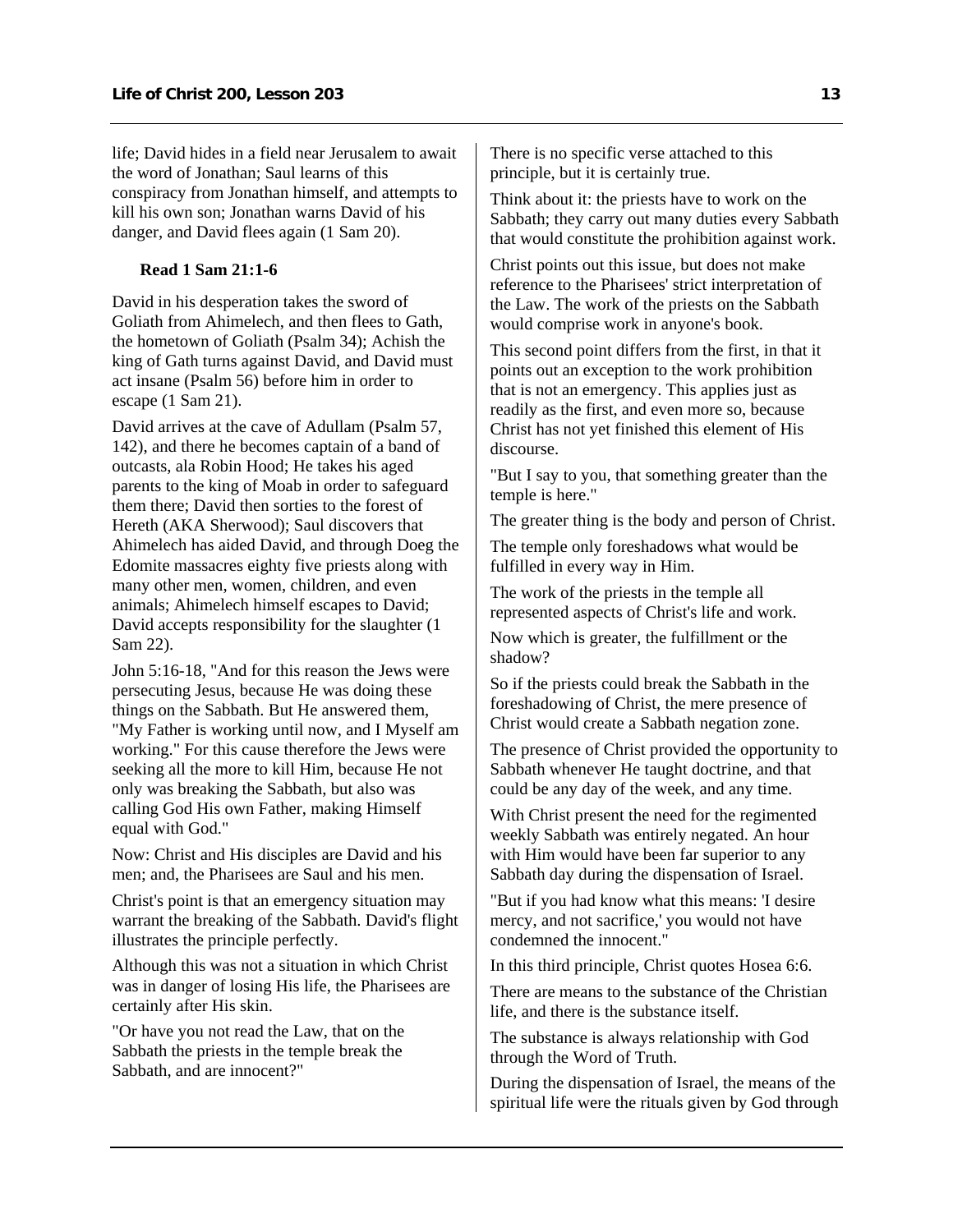<span id="page-15-0"></span>Moses. God designed these rituals to teach the Israelites about Himself, and relationship with Him. At no time did God intend the rituals to become the substance of the spiritual life.

The Pharisees were the masters of making the means into the substance - the very thing which Hosea 6:6 refutes.

The test which the Pharisees should apply to Christ's disciples is whether their activity violates the substance. With Christ present in the world, there is the unique opportunity to enjoy the substance of the spiritual life at any time!

"The Sabbath was made for man, and not man for the Sabbath."

Look again at the first chapter of Genesis... which came first, man or the Sabbath?

If man came first, then how could man be made for the Sabbath? It is entirely the other way around!

And why was the Sabbath made for man? So that man would take time to know God.

Believing that God made man for the Sabbath places a very wrong emphasis on the means to the substance.

The substance is not ritual for the sake of ritual. God did not make man so that he would worship the Sabbath; the Sabbath was never a god to be worshipped, and yet that is exactly what the Pharisees desired for those under their authority.

The Pharisees had manufactured an idol from the rituals which God provided. They worshipped the means, and threw away the substance of Old Testament spiritual life.

And He was saying to them, "The Son of Man is Lord of the Sabbath."

The final argument of Christ concentrates on His own authority.

If God made the Sabbath for man, then the Lord of all men should rule the Sabbath indeed.

Christ is the Lord of all men, and thus the Lord of the Sabbath as well. It is therefore His prerogative to do what He desires on the Sabbath, and to direct His disciples to do as He wishes, regardless of the day of the week.

And all this over such a little thing as eating grain on the fly!

## **Healing on the Sabbath**

**Matthew 12:9-14**: "9 And departing there, He went into their synagogue. And behold, a man has a withered hand. 10 And they questioned Him, saying, "Is it right to heal on the Sabbath?" - in order that they might bring charges against Him. 11 But He said to them, "What man will there be among you, who will have one sheep, and if it falls into a pit on the Sabbath, will he not grab it and raise it out? 12 How greatly a man differs from a sheep! So then, it is right to do good on the Sabbath." 13 Then He says to the man, "Stretch out your hand!" And he stretched it out, and it was restored to full health, like the other. 14 But the Pharisees went out, and plotted together against Him, that they might destroy Him."

**Mark 3:1-6**: "1 And He entered again into the synagogue; and a man was there with a badly withered hand. 2 And they were scrutinizing Him to see whether He would heal him on the Sabbath, in order that they might bring charges against Him. 3 And he says to the man with the withered hand, "Rise into the middle!" 4 And He says to them, "Is it right on the Sabbath to do good or to do evil, to save a soul or to kill?" But they kept silent. 5 And after looking around at them with anger, grieved at their hardness of heart, He says to the man, "Stretch out the hand." And he stretched it out, and his hand was restored. 6 And the Pharisees went out and immediately were plotting together with the Herodians against Him, that they might destroy Him."

**Luke 6:6-11** "6 And it came about on a different Sabbath, that He entered the synagogue and was teaching; and there was a man there and his right hand was withered. 7 And the scribes and the Pharisees were scrutinizing Him, to see whether He would heal on the Sabbath, in order that they might find grounds to bring charges against Him. 8 But He knew their plans, and He said to the man with the withered hand, "Rise and stand in the middle!" 9 And Jesus said to them, "I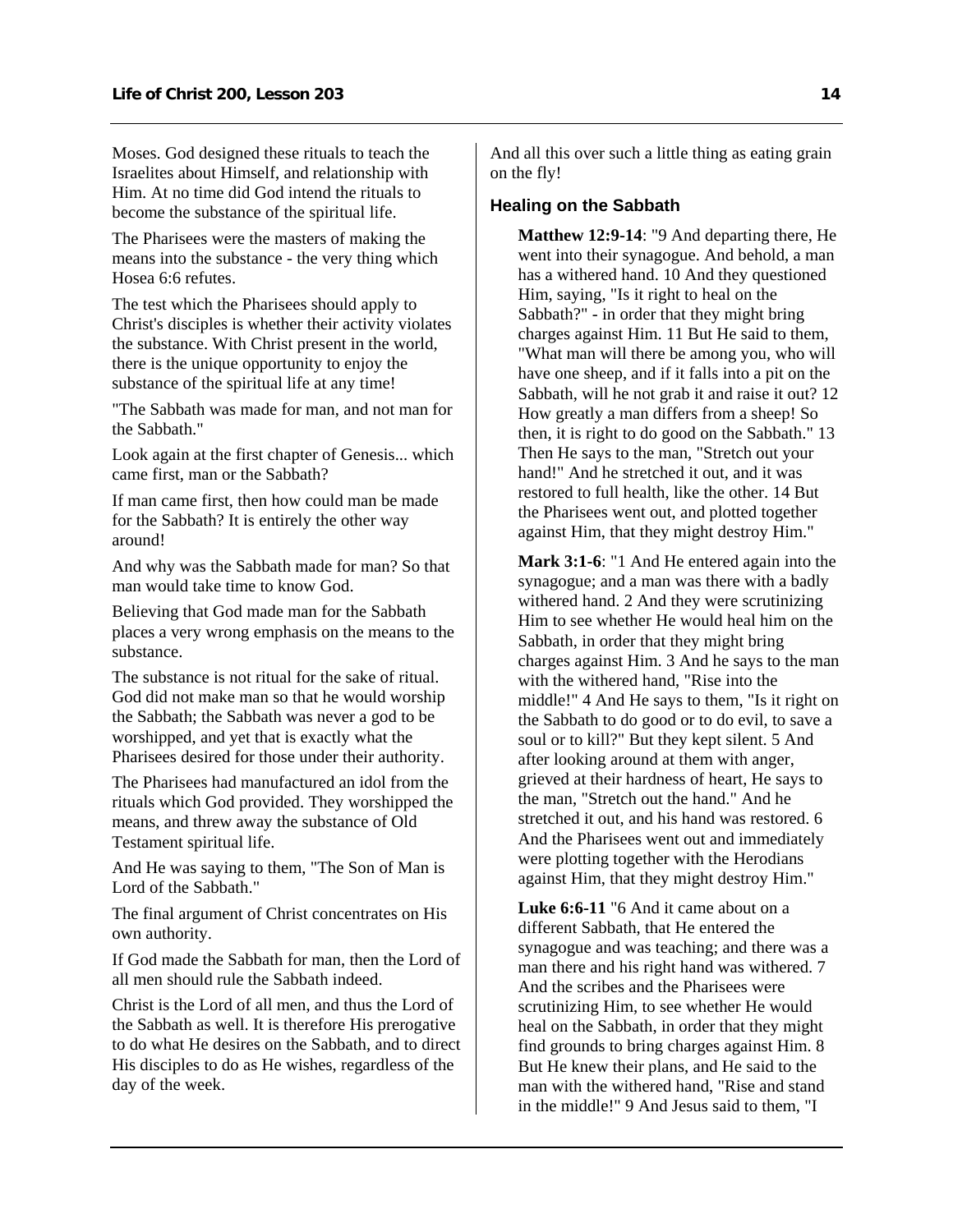ask you, is it right on the Sabbath to do good, or to do evil, to save a soul, or to destroy it?" 10 And after looking around at them all, He said to him, "Stretch out your hand!" And he did, and his hand was restored. 11 But they themselves were filled with [irrational] rage, and discussed together what they might do to Jesus."

### **Outline**

The Setting.

Christ is teaching in the synagogue of the persecuting Jews. "And He departed there. And it came about on a different Sabbath, that He entered their synagogue, and was teaching;"

Christ leaves from the vicinity of the grainfield, where He had just concluded a controversy with the Pharisees over the issue of the Sabbath.

On a different Sabbath, not long after the grainfield Sabbath, Christ entered their synagogue, and was teaching. Of course this was Christ's modus operandi - to teach in the synagogues, where the Jews had gathered to listen to the Word.

So the Pharisees had the home synagogue advantage.

Now this is a synagogue, and it appears that Christ has gone back to Galilee, for there were no synagogues in Jerusalem proper - there would be no need.

The opportunity - the man with the badly withered hand. "And there was a man there whose right hand was badly withered."

Luke is the doctor who notices details. Although he was not there, he would naturally inquire as to which hand was withered. It is the right hand, which would have had a profound impact on the life of the man. Luke would only say this if it mattered - the man was likely right-handed, and truly crippled by this event.

Mark records the impression of the impressionable Peter, who describes the condition with the perfect participle. This shows both severity and permanence.

The verb XERAINO and the noun CHEIROS describe the hand. These words indicate a parched, dried, and even diseased state. The problem with the hand therefore may have come from a disease,

and maybe from a terrible burn. The source does not matter - the condition does. It was a terrible, irreversible condition that was a considerable handicap.

The opposition - the Pharisees who conspire against Him. "And the scribes and the Pharisees were scrutinizing Him, to see whether He would heal him on the Sabbath, in order that they might find grounds to bring charges against Him."

The scribes and the Pharisees watch Christ like a hawk. They want Him, and they want Him badly. The verb for 'scrutinize' is PARATEREO, which means literally, 'to keep beside'. In other words, they stayed close to Him, in order to catch Him.

They were looking for grounds for a legal accusation, and they felt they could get it if Christ healed this man on the Sabbath. KATEGOREO is a Greek verb which meant to bring formal charges against a person. Our own English verb categorize does not quite have this meaning, but if you employ it in the personal judgment of a person it comes close.

The scribes and the Pharisees had quite a dilemma. They could not kill Christ outright, for that would be murder. They did not want Him assassinated, for that would create a martyr. Their only other option was religious vilification combined with capital punishment. They initiated that policy here, even though they would not succeed for another two years.

The charge: healing on the Sabbath. "And they questioned Him, saying, "Is it right to heal on the Sabbath?""

The Pharisees were never ones to let manners interfere with their regulation of events. They interrupted Christ's teaching in order to bring up the subject of healing on the Sabbath.

Again they use the verb EXESTIN to define the issue. In their minds, is it right to heal on the Sabbath. The verb goes all the way back to natural law.

The Reply. "But He had known their plans, and He said to the man with the withered hand, "Rise and stand in the middle!"" Christ knew their plans - the pluperfect tense of OIDA. In fact He had known them (John 5:16,18), and from this knowledge knew exactly what to do. The command to stand in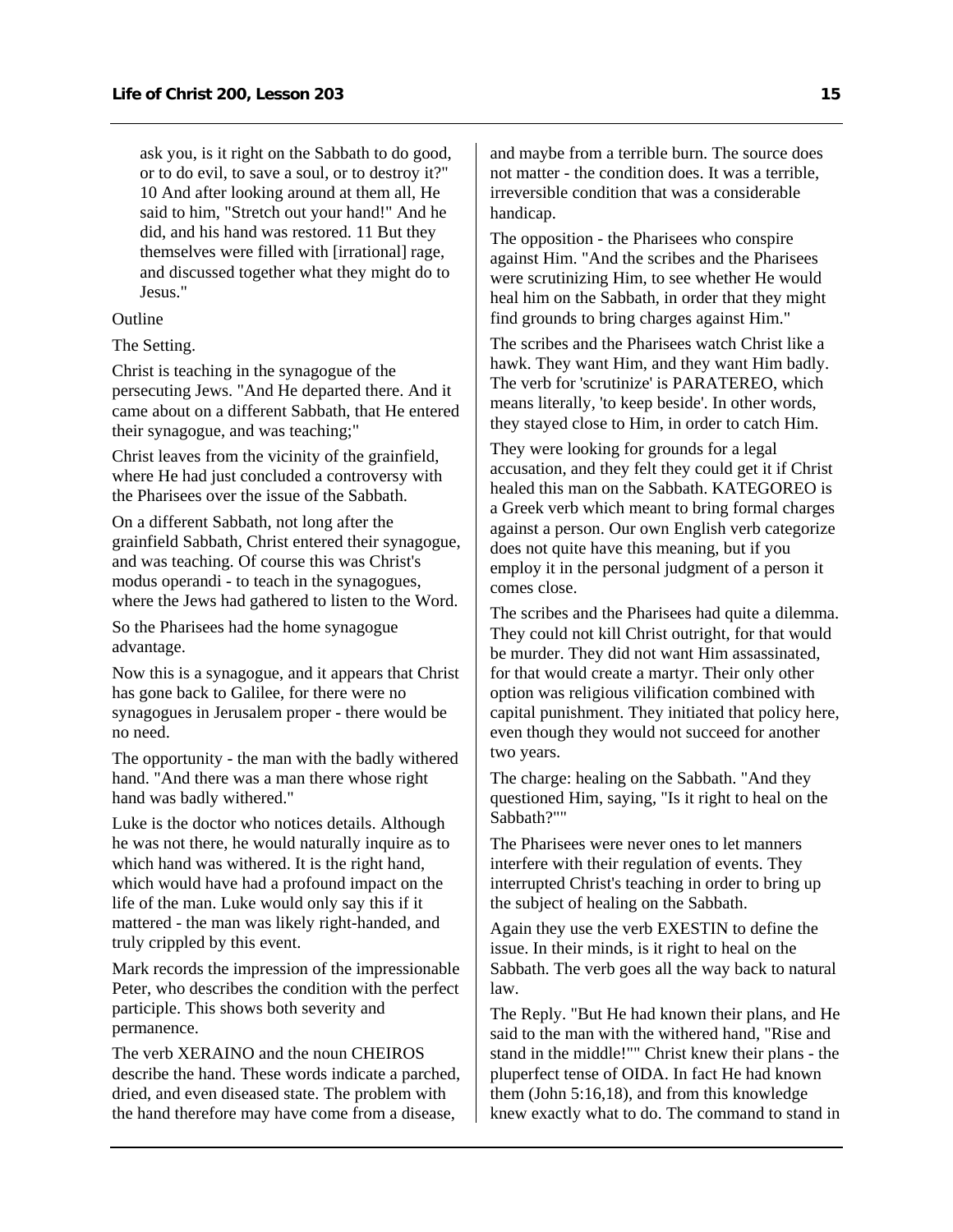the middle MESON has in mind the common synagogue layout of the day, which kept a platform in the middle, and seating in the round.

The illustration of the endangered sheep. "And He said to them, "What man will there be among you, who will have one sheep, and if it falls into a pit on the Sabbath, will he not grab it and raise it out? How greatly a man differs from a sheep!""

I have retained the future tense, although smoother translation would be in the present, "What man is there among you..."

Christ confronts the Pharisees here - and tells them of their own practice of breaking the Sabbath. This makes it clear that the Pharisees must arrest themselves if they are to arrest Jesus.

A fundamental point to Christ's argument is that the man in the illustration has only one sheep. If a man has only one sheep, then that sheep is of paramount importance. The livestock of the ancient world was rather like the modern automobile - it was both a sign of wealth and a means to wealth.

If the sheep falls into a pit on the Sabbath, it may well die in the next twenty four hours, who would allow such a torturous death on his own animal? Wouldn't it be merciful and God-like to rescue it?

The grabbing and lifting would certainly be considered work by any objective standard, and not just by the stringent definition of the Pharisees.

But the grabbing and lifting would be an act of mercy, and so would fit within the frame of reference of healing as well.

A contrast arises: when Christ heals, it is by the power of God, and not by His own effort; yet when the Pharisees would rescue their one sheep, it would be by human effort alone.

Then Christ turns their attention to the man, standing on the platform with Him. His argument is truly flawless.

And recall that Christ does this for the benefit of the Pharisees and scribes, so that they would see that He is correct, and find the true nature of compassion.

The principle: a good work is not 'Sabbath' work. "And then He said to them, "I ask you, is it right on the Sabbath to do good, or to do evil, to save a soul, or to destroy it? So then, it is right to do good on the Sabbath." But they kept silent."

A good work or a bad deed does not come into play in the Sabbath frame of reference.

The question that Christ brings to the fore is an excellent one: does one refrain from the application of the truth on the Sabbath? Of course not!

Saving a sheep is an application of truth; so also healing a man.

Good deeds and saving a soul PSUCHEN are in the same category. Saving a soul actually refers to saving a life - that is, keeping the soul in the human body. It is not really saving a soul in the context of eternal salvation. Here, it connects with the soul of the endangered sheep, while the good deed would be the healing of the man with the withered hand.

Bad deeds and destroying souls are in another category. If you left the sheep, you would be doing a bad deed - it would be sinful to let it die in agony. In the same way, it would be sinful not to heal the man before them on the Sabbath.

Christ come to a conclusion for all who are present: it is right to do good on the Sabbath!

But the scribes and Pharisees kept silent. What a strong expression of negative volition. Christ presents a brilliant argument - one that is extremely convincing. And yet, they keep silent. Now this is arrogance of the first degree.

The Healing. "And after looking around at them with anger, grieved at their hardness of heart, He said to the man, "Stretch out your hand!" And he stretched it out, and it was restored to full health, like the other."

Hardness of heart is the same as spiritual blindness. It is a characteristic of those who have repeatedly rejected the truth of God, and accepted the cosmic counterfeits and lies. Their motive is most likely power lust.

Christ is grieved, sullupe/omai is a compound verb, composed of the preposition sun and the verb lupe/omai. The addition of the preposition only adds strength to the basic meaning of the verb, which is "to receive offense". It is not grief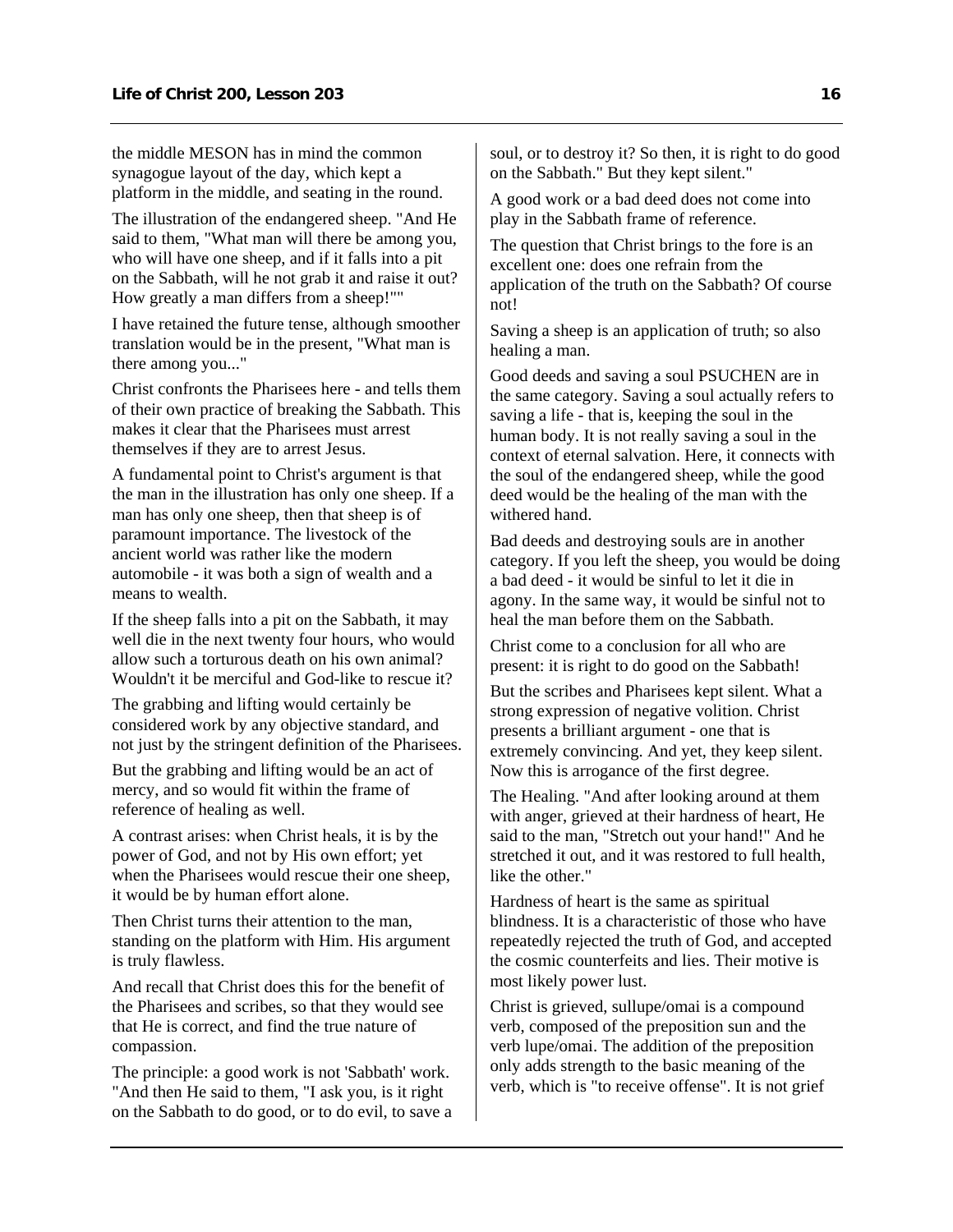in the sense of mourning, but offense in the sense that someone has done something to hurt you.

Christ looks around at them in anger, ORGES. Having taken offense at their spiritual blindness.

Christ is not out of fellowship over this. His anger is not irrational, nor is it unfounded. What this verse conveys is that the Pharisees do wrong to Christ by rejecting His perfect rationale for healing the man before them, and that Christ knows that they have done this to spite Him.

Christ does what is right then, and at the same time demonstrates that their hardness of heart has no effect on His doing what is right. Christ must do what is right, even if others think it wrong.

The Response of the Pharisees. "But they themselves were filled with [irrational] rage, and they were plotting together with the Herodians against Him, that they might destroy Him."

It is so important to see the contrast between the ORGES of Christ and the irrational rage of the Pharisees.

The Pharisees were filled EPLESTHESAN with irrational rage ANOIAS.

The verb is in the passive voice, showing that the subject receives its action. Here the subjects are the scribes and Pharisees. This portrays the out of control nature of their emotion.

The noun is really a compound word which literally means "unthinking".

The Herodians were men of influence and partisans of the Herodian house. They were much the same as the Sadducees with regard to their religious beliefs. They would have been strange bedfellows, but for their common hatred of Christ.

This does not bring anything new from the viewpoint of the Pharisees, but Mark mentions the plot in order to bring in the Herodians. The Sadducees.

This religious group came into being about 300 years before Christ. They are characterized by their aristocracy, their cultural surrender to the Greeks and others, and their opposition to everything Pharasaic.

Their name comes from the Aramaic Sadduqim, which meant 'righteousness'. However, those who were in opposition to them called them saddiqim, which meant 'destruction'.

They came from the ranks of the priests and high priests of Israel, during the time of the Greek occupation. Their desire was to give in to the Hellenizing influences of the Greeks, and thus retain their favor.

The Sadducees had a lot to lose to the occupation forces of the Greeks, because they were mostly prosperous, aristocratic people. In order to maintain their lifestyles and possessions, they placated the Greeks, giving in to their cultural and even religious influences.

During the Maccabaean revolt, they stayed in the background. They were in fact very unpopular. When Jonathan Maccabee was appointed high priest by popular demand, it looked like the Sadducees would be gone forever. At the time, almost all of the people in the land were willing to sacrifice anything for their freedom. The strong oppression of the Syrians drove them to this sacrificial attitude.

After about 40 years of on and off civil war, the Jews became tired of the bloodshed, and popular opinion tended toward peace. In this case, peace meant compromise, and compromise was the game of the Sadducees. John Hyrcanus, of the Maccabees, was really very close to the Sadducee way of thinking.

However, the compromising policy of Hyrcanus became unpopular in a few years, and so the Pharisees came into power.

Due to the double tyranny of the Pharisees and king Herod, the Sadducees had made a great comeback not long before the birth of Christ. Let's face it: the Pharisees were no fun at all.

The religious beliefs of the Sadducees can be summed up in a single thought: they were always opposed to what the Pharisees believed.

They believed that only the written Law is binding, whereas the Pharisees believed that the body of tradition and written interpretation were just as important as the Law itself.

The Sadducees punished breaches of the Law severely, but the Pharisees often interpreted their